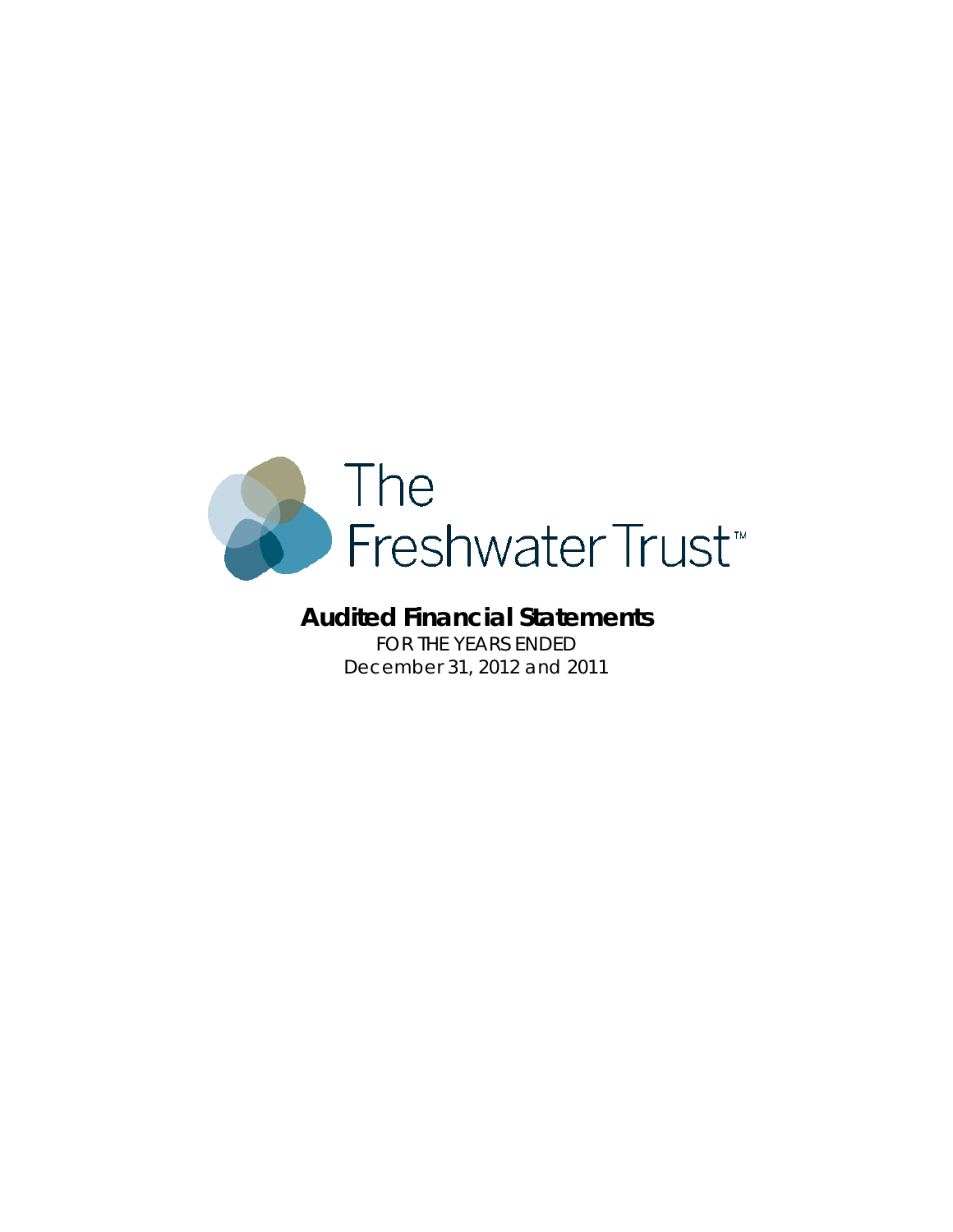### **THE FRESHWATER TRUST**

### TABLE OF CONTENTS

Page

| INDEPENDENT AUDITOR'S REPORT                                                                                                                                                                                                       | $1 - 2$        |
|------------------------------------------------------------------------------------------------------------------------------------------------------------------------------------------------------------------------------------|----------------|
| <b>FINANCIAL STATEMENTS</b>                                                                                                                                                                                                        |                |
| <b>Statements of Financial Position</b>                                                                                                                                                                                            | 3              |
| Statement of Activities - December 31, 2012                                                                                                                                                                                        | 4              |
| Statement of Activities - December 31, 2011                                                                                                                                                                                        | 5              |
| Statement of Functional Expenses - December 31, 2012                                                                                                                                                                               | 6              |
| Statement of Functional Expenses - December 31, 2011                                                                                                                                                                               | $\overline{7}$ |
| <b>Statements of Cash Flows</b>                                                                                                                                                                                                    | 8              |
| <b>Notes to Financial Statements</b>                                                                                                                                                                                               | $9 - 21$       |
| SUPPLEMENTARY SCHEDULES                                                                                                                                                                                                            |                |
| Schedule of Expenditures of Federal Awards                                                                                                                                                                                         | $22 - 23$      |
| Notes to Schedules of Expenditures of Federal Awards                                                                                                                                                                               | 24             |
| INDEPENDENT AUDITOR'S REPORT ON INTERNAL CONTROL OVER FINANCIAL<br>REPORTING AND ON COMPLIANCE AND OTHER MATTERS BASED ON AN<br>AUDIT OF FINANCIAL STATEMENTS PERFORMED IN ACCORDANCE WITH<br><b>GOVERNMENT AUDITING STANDARDS</b> | $25 - 26$      |
| INDEPENDENT AUDITOR'S REPORT ON COMPLIANCE FOR EACH MAJOR<br>PROGRAM AND ON INTERNAL CONTROL OVER COMPLIANCE REQUIRED BY<br><b>OMB CIRCULAR A-133</b>                                                                              | 27-28          |
| Schedule of Findings and Questioned Costs                                                                                                                                                                                          | 29-31          |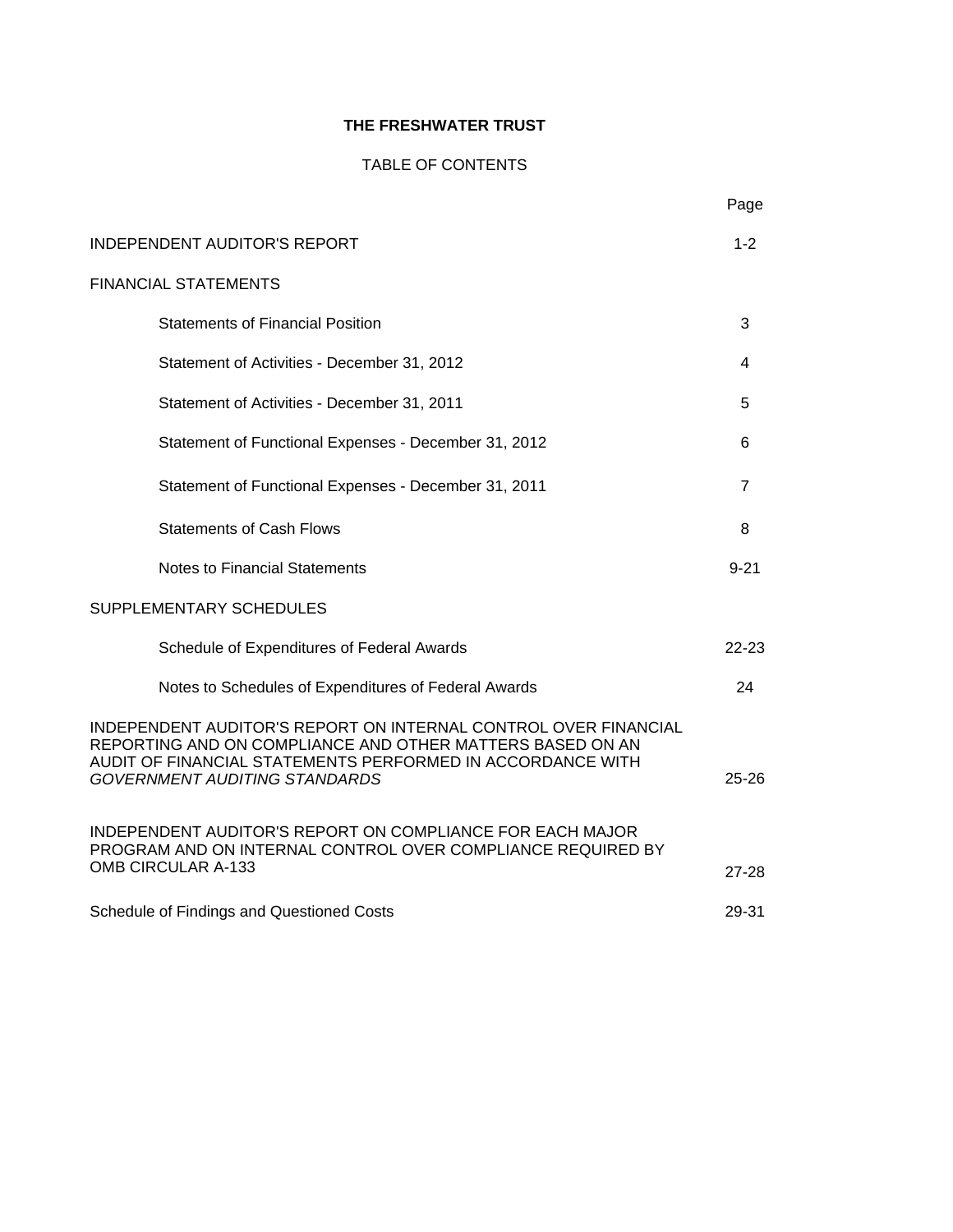

### **INDEPENDENT AUDITOR'S REPORT**

### **To the Board of Directors of**

The Freshwater Trust

### **Report on the Financial Statements**

We have audited the accompanying financial statements of The Freshwater Trust (a nonprofit organization) which comprise the statements of financial position as of December 31, 2012 and 2011, and the related statements of activities, functional expenditures, and cash flows for the years then ended, and the related notes to the financial statements.

### *Management's Responsibility for the Financial Statements*

Management is responsible for the preparation and fair presentation of these financial statements in accordance with accounting principles generally accepted in the United States of America; this includes the design, implementation, and maintenance of internal control relevant to the preparation and fair presentation of financial statements that are free from material misstatement, whether due to fraud or error.

### *Auditor's Responsibility*

Our responsibility is to express an opinion on these financial statements based on our audits. We conducted our audits in accordance with auditing standards generally accepted in the United States of America and the standards applicable to financial audits contained in *Government Auditing Standards*, issued by the Comptroller General of the United States. Those standards require that we plan and perform the audit to obtain reasonable assurance about whether the financial statements are free of material misstatement.

An audit involves performing procedures to obtain audit evidence about the amounts and disclosures in the financial statements. The procedures selected depend on the auditor's judgment, including the assessment of the risks of material misstatement of the financial statements, whether due to fraud or error. In making those risk assessments, the auditor considers internal control relevant to the entity's preparation and fair presentation of the financial statements in order to design audit procedures that are appropriate in the circumstances, but not for the purpose of expressing an opinion on the effectiveness of the entity's internal control. Accordingly, we express no such opinion. An audit also includes evaluating the appropriateness of accounting policies used and the reasonableness of significant accounting estimates made by management, as well as evaluating the overall presentation of the consolidated financial statements.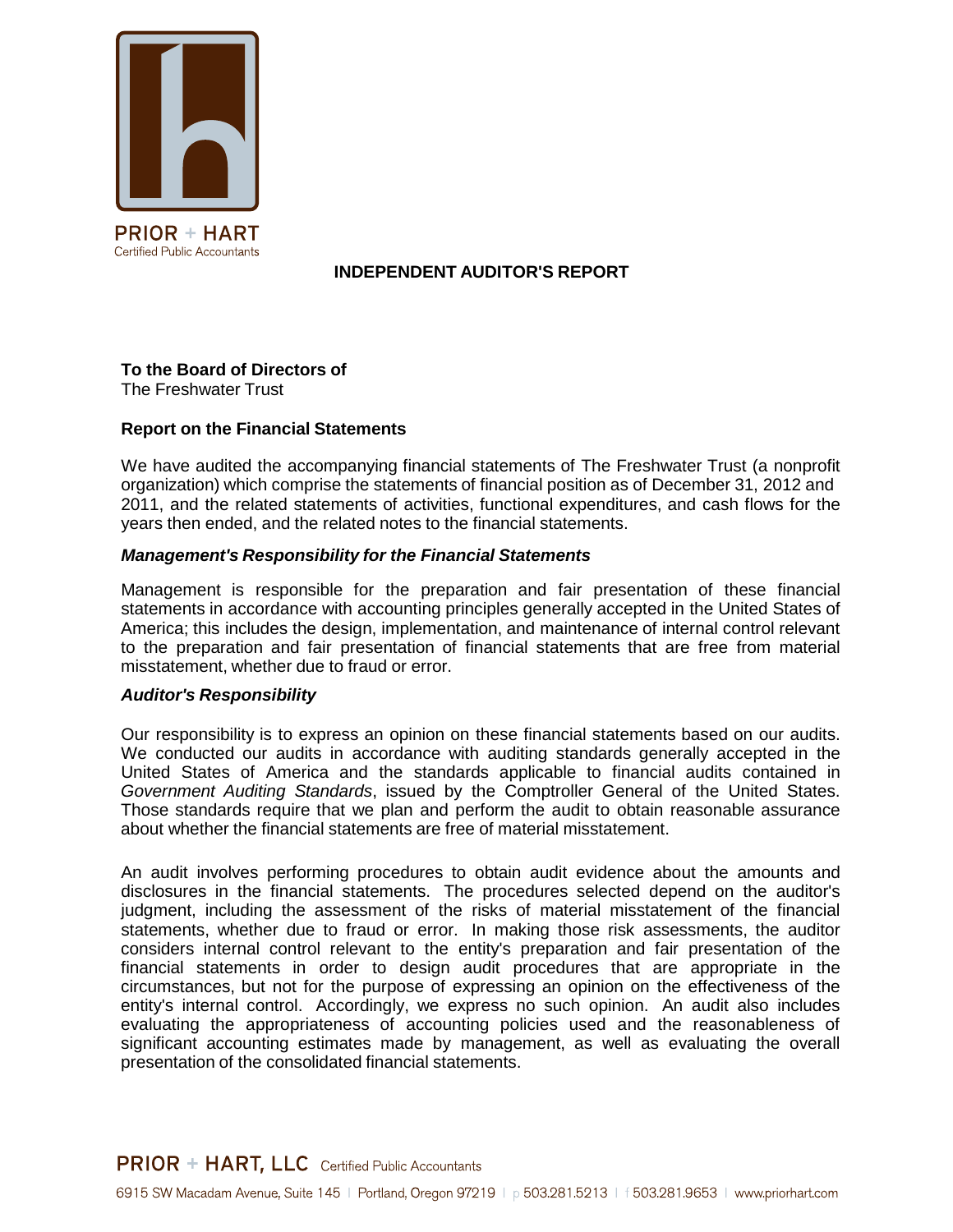We believe that the audit evidence we have obtained is sufficient and appropriate to provide a basis for our opinion.

### *Opinion*

In our opinion, the financial statements referred to above present fairly, in all material respects, the financial position of The Freshwater Trust as of December 31, 2012 and 2011, and the changes in its net assets and its cash flows for the years then ended in accordance with accounting principles generally accepted in the United States of America.

### *Other Matters*

### *Other Information*

Our audit was conducted for the purpose of forming an opinion on the financial statements as a whole. The accompanying schedule of expenditures of federal awards, as required by Office of Management and Budget Circular A-133, *Audits of States and Local Governments, and Non-Profit Organizations*, is presented for purposes of additional analysis and is not a required part of the financial statements. Such information is the responsibility of management and was derived from and relates directly to the underlying accounting and other records used to prepare the financial statements. The information has been subjected to the auditing procedures applied in the audit of the financial statements and certain additional procedures, including comparing and reconciling such information directly to the underlying accounting and other records used to prepare the financial statements or to the financial statements themselves, and other additional procedures in accordance with auditing standards generally accepted in the United States of America. In our opinion, the information is fairly stated, in all material respects, in relation to the financial statements as a whole.

### Other Reporting Required by *Government Auditing Standards*

In accordance with *Government Auditing Standards,* we have also issued our report dated May16, 2013 on our consideration of The Freshwater Trust's internal control over financial reporting and on our tests of its compliance with certain provisions of laws, regulations, contracts, and grant agreements and other matters. The purpose of that report is to describe the scope of our testing of internal control over financial reporting and compliance and the results of that testing, and not to provide an opinion on internal control over financial reporting or on compliance. That report is an integral part of an audit performed in accordance with *Government Auditing Standards* in considering The Freshwater Trust's internal control over financial reporting and compliance.

PRIOR + HART, LLC

Certified Public Accountants

May 16, 2013 Portland, Oregon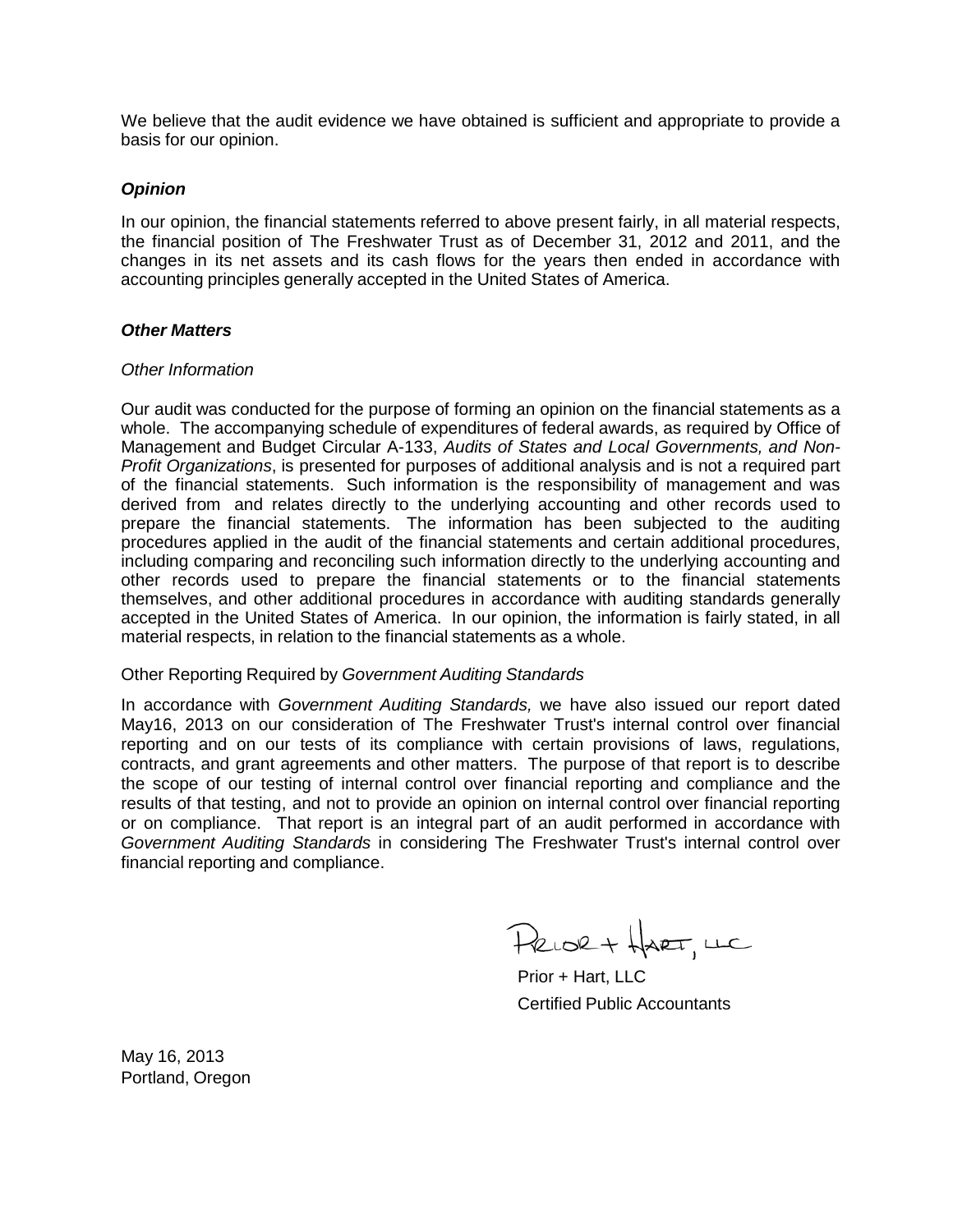## THE FRESHWATER TRUST **Statements of Financial Position**

December 31, 2012 and 2011

## **ASSETS**

|                                                                                                                                                                    | 2012                                                                 | 2011                                                      |
|--------------------------------------------------------------------------------------------------------------------------------------------------------------------|----------------------------------------------------------------------|-----------------------------------------------------------|
| <b>Current Assets:</b><br>Cash and cash equivalents<br>Grants and fees receivable<br>Prepaid expenses<br><b>Deposits</b><br><b>Total Current Assets</b>            | \$<br>622,903<br>1,644,403<br>42,796<br>17,246<br>2,327,348          | \$<br>621,481<br>510,716<br>15,705<br>16,272<br>1,164,174 |
|                                                                                                                                                                    |                                                                      |                                                           |
| Investments:<br>Unrestricted<br>Endowments<br><b>Total Long-Term Investments</b>                                                                                   | 16,484<br>87,383<br>103,867                                          | 15,021<br>79,090<br>94,111                                |
| Property and Equipment, net<br>StreamBank software<br>Water rights interest                                                                                        | 59,519<br>822,578<br>1,167,666                                       | 48,302<br>769,175<br>944,674                              |
| <b>Total Assets</b>                                                                                                                                                | 4,480,978                                                            | <u>\$3,020,435</u>                                        |
|                                                                                                                                                                    | <b>LIABILITIES AND NET ASSETS</b>                                    |                                                           |
| <b>Current Liabilities:</b><br>Accounts payable<br>Line of credit<br>Loan payable<br>Payroll liabilities<br>Pension obligation<br><b>Total Current Liabilities</b> | \$<br>751,143<br>215,216<br>149,440<br>54,690<br>22,390<br>1,192,879 | \$<br>406,889<br>74,803<br>33,014<br>14,426<br>529,132    |
| Other liabilities:<br>Landowner payable<br>Deferred revenue                                                                                                        | 15,000<br>200,967                                                    | 50,000                                                    |
| <b>Total Liabilities</b>                                                                                                                                           | 1,408,846                                                            | 579,132                                                   |
| Net Assets:<br>Unrestricted<br>Temporarily restricted<br>Permanently restricted<br><b>Total Net Assets</b>                                                         | 2,606,877<br>377,872<br>87,383<br>3,072,132                          | 1,681,006<br>681,207<br>79,090<br>2,441,303               |
| <b>Total Liabilities and Net Assets</b>                                                                                                                            | 4,480,978<br>\$                                                      | 3,020,435<br>\$                                           |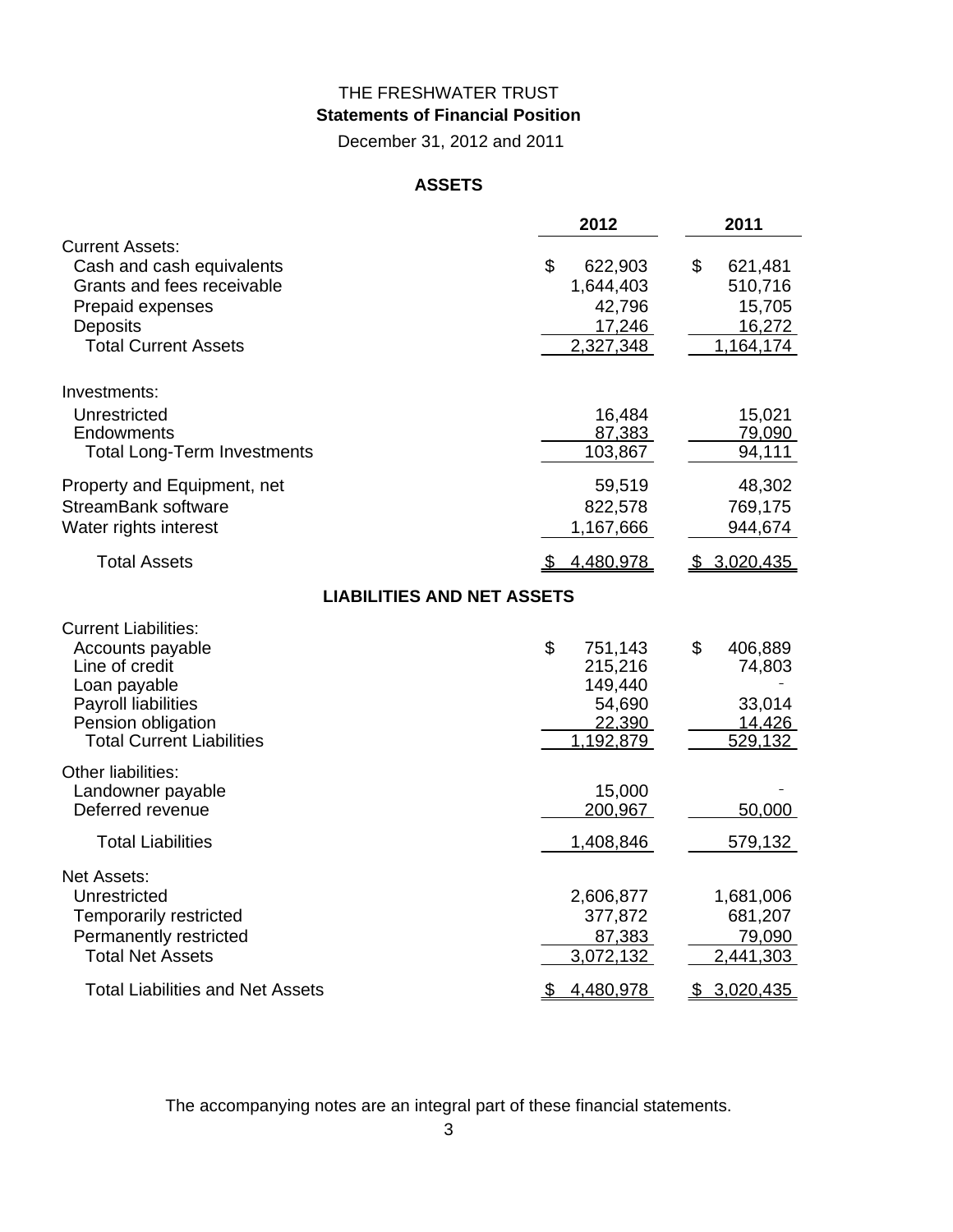### THE FRESHWATER TRUST

### **Statement of Activities**

Year Ended December 31, 2012

|                                             |                     | <b>Temporarily</b>        | <b>Permanently</b>       |              |
|---------------------------------------------|---------------------|---------------------------|--------------------------|--------------|
|                                             | <b>Unrestricted</b> | <b>Restricted</b>         | <b>Restricted</b>        | <b>Total</b> |
| Revenues, gains and other support:          |                     |                           |                          |              |
| Grants and contributions                    | \$<br>233,620       | \$3,408,546               | \$                       | 3,642,166    |
| Individual giving                           | 453,548             |                           |                          | 453,548      |
| <b>Water Quality Trading income</b>         | 1,106,333           |                           |                          | 1,106,333    |
| Special events income                       | 662,924             |                           |                          | 662,924      |
| In-kind donations                           | 93,450              | 539,399                   |                          | 632,849      |
| Interest income                             | 506                 |                           |                          | 506          |
| Net gain on investments                     | 1,463               |                           | 8,293                    | 9,756        |
| Loss on asset disposal                      | (5, 455)            |                           |                          | (5, 455)     |
| Sales and other revenues                    | 528                 |                           |                          | 528          |
| Total revenues, gains and other support     | 2,546,917           | 3,947,945                 | 8,293                    | 6,503,155    |
| Net assets released from restrictions       | 4,251,280           | (4,251,280)               |                          |              |
| Total revenues, gains, other support and    |                     |                           |                          |              |
| net assets released from restrictions       | 6,798,197           | (303, 335)                | 8,293                    | 6,503,155    |
| <b>Expenses</b>                             |                     |                           |                          |              |
| Program services                            | 4,967,144           |                           |                          | 4,967,144    |
| Special events expenses                     | 281,216             |                           |                          | 281,216      |
| Development expenses                        | 338,624             |                           |                          | 338,624      |
| General and administrative                  | 561,737             |                           |                          | 561,737      |
| <b>Total Expenses</b>                       | 6,148,721           |                           |                          | 6,148,721    |
| Change in Net Assets                        | 649,476             | (303, 335)                | 8,293                    | 354,434      |
| Net Assets, Beginning of Year               | 1,681,006           | 681,207                   | 79,090                   | 2,441,303    |
| Assets purchased with restricted donations: |                     |                           |                          |              |
| StreamBank software                         | 53,403              |                           |                          | 53,403       |
| Permanent water right interests             | 222,992             |                           |                          | 222,992      |
| Net Assets, End of year                     | \$2,606,877         | $\mathfrak{F}$<br>377,872 | $\mathfrak{F}$<br>87,383 | \$3,072,132  |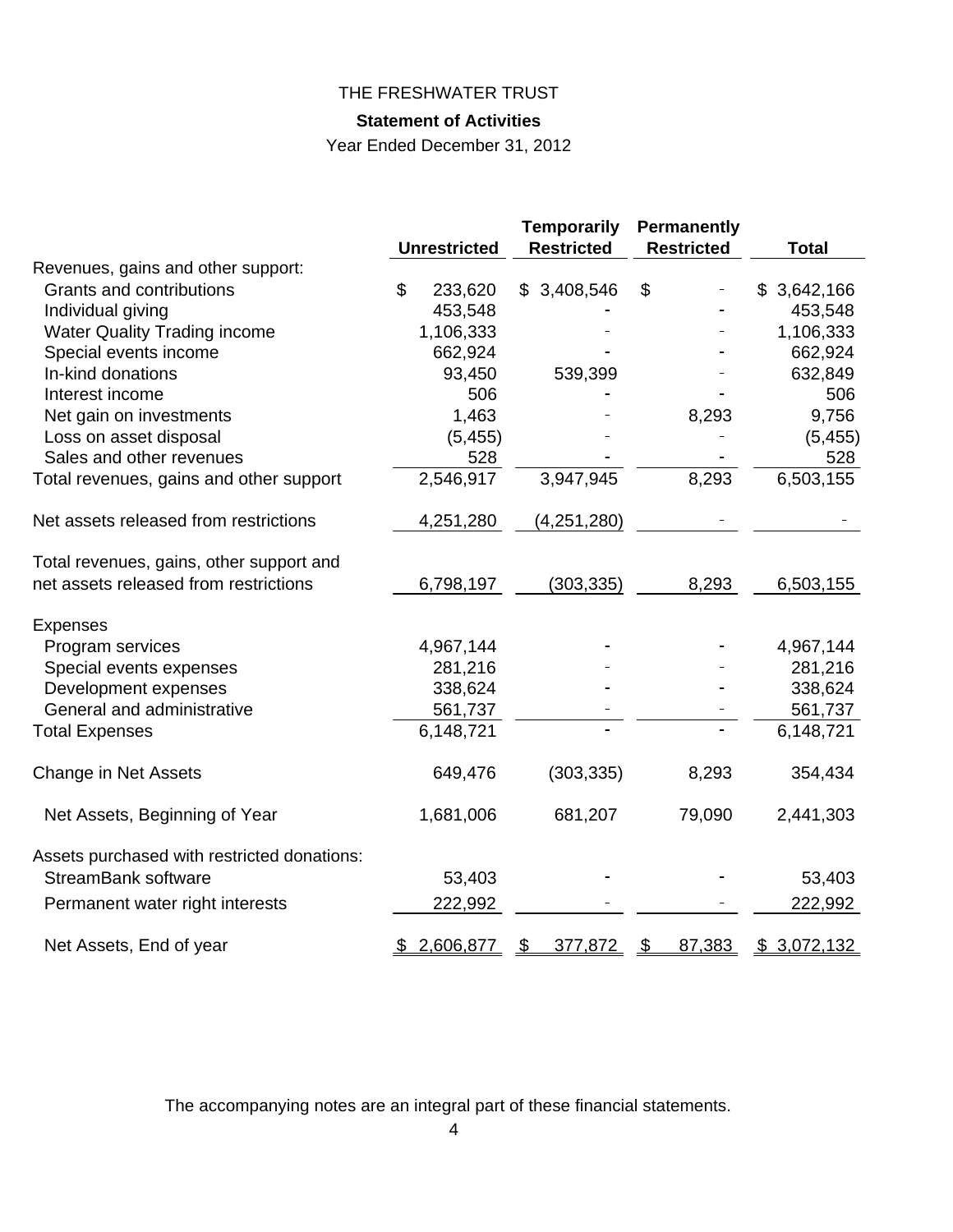### THE FRESHWATER TRUST

### **Statement of Activities**

Year Ended December 31, 2011

|                                             |           |                     |            | <b>Temporarily</b> |                | <b>Permanently</b> |              |         |
|---------------------------------------------|-----------|---------------------|------------|--------------------|----------------|--------------------|--------------|---------|
|                                             |           | <b>Unrestricted</b> |            | <b>Restricted</b>  |                | <b>Restricted</b>  | <b>Total</b> |         |
| Revenues, gains and other support:          |           |                     |            |                    |                |                    |              |         |
| Grants and contributions                    | \$        | 153,198             | \$         | 3,168,283          | \$             |                    | \$3,321,481  |         |
| Individual giving                           |           | 236,741             |            | 35,163             |                |                    | 271,904      |         |
| <b>Water Quality Trading income</b>         |           |                     |            | 200,000            |                |                    | 200,000      |         |
| Special events income                       |           | 440,040             |            |                    |                |                    | 440,040      |         |
| In-kind donations                           |           | 114,218             |            |                    |                |                    | 114,218      |         |
| Interest income                             |           | 36                  |            |                    |                |                    |              | 36      |
| Net loss on investments                     |           | (479)               |            | 2,165              |                | (2,715)            |              | (1,029) |
| Sales and other revenues                    |           | 495                 |            |                    |                |                    |              | 495     |
| Total revenues, gains and other support     |           | 944,249             |            | 3,405,611          |                | (2,715)            | 4,347,145    |         |
| Net assets released from restrictions       |           | 3,631,120           |            | (3,631,120)        |                |                    |              |         |
| Total revenues, gains, other support and    |           |                     |            |                    |                |                    |              |         |
| net assets released from restrictions       |           | 4,575,369           |            | (225, 509)         |                | (2,715)            | 4,347,145    |         |
| <b>Expenses</b>                             |           |                     |            |                    |                |                    |              |         |
| Program services                            |           | 3,381,577           |            |                    |                |                    | 3,381,577    |         |
| Special events expenses                     |           | 243,029             |            |                    |                |                    | 243,029      |         |
| Development expenses                        |           | 296,241             |            |                    |                |                    | 296,241      |         |
| General and administrative                  |           | 604,558             |            |                    |                |                    | 604,558      |         |
| <b>Total Expenses</b>                       |           | 4,525,405           |            |                    |                |                    | 4,525,405    |         |
| Change in Net Assets                        |           | 49,964              |            | (225, 509)         |                | (2,715)            | (178, 260)   |         |
| Net Assets, Beginning of Year               |           | 811,379             |            | 906,716            |                | 81,805             | 1,799,900    |         |
| Assets purchased with restricted donations: |           |                     |            |                    |                |                    |              |         |
| <b>StreamBank software</b>                  |           | 101,898             |            |                    |                |                    | 101,898      |         |
| Jacobs permanent water right interest       |           | 717,765             |            |                    |                |                    | 717,765      |         |
| Net Assets, End of year                     | <u>\$</u> | 1,681,006           | $\sqrt{2}$ | 681,207            | $\mathfrak{F}$ | 79,090             | \$2,441,303  |         |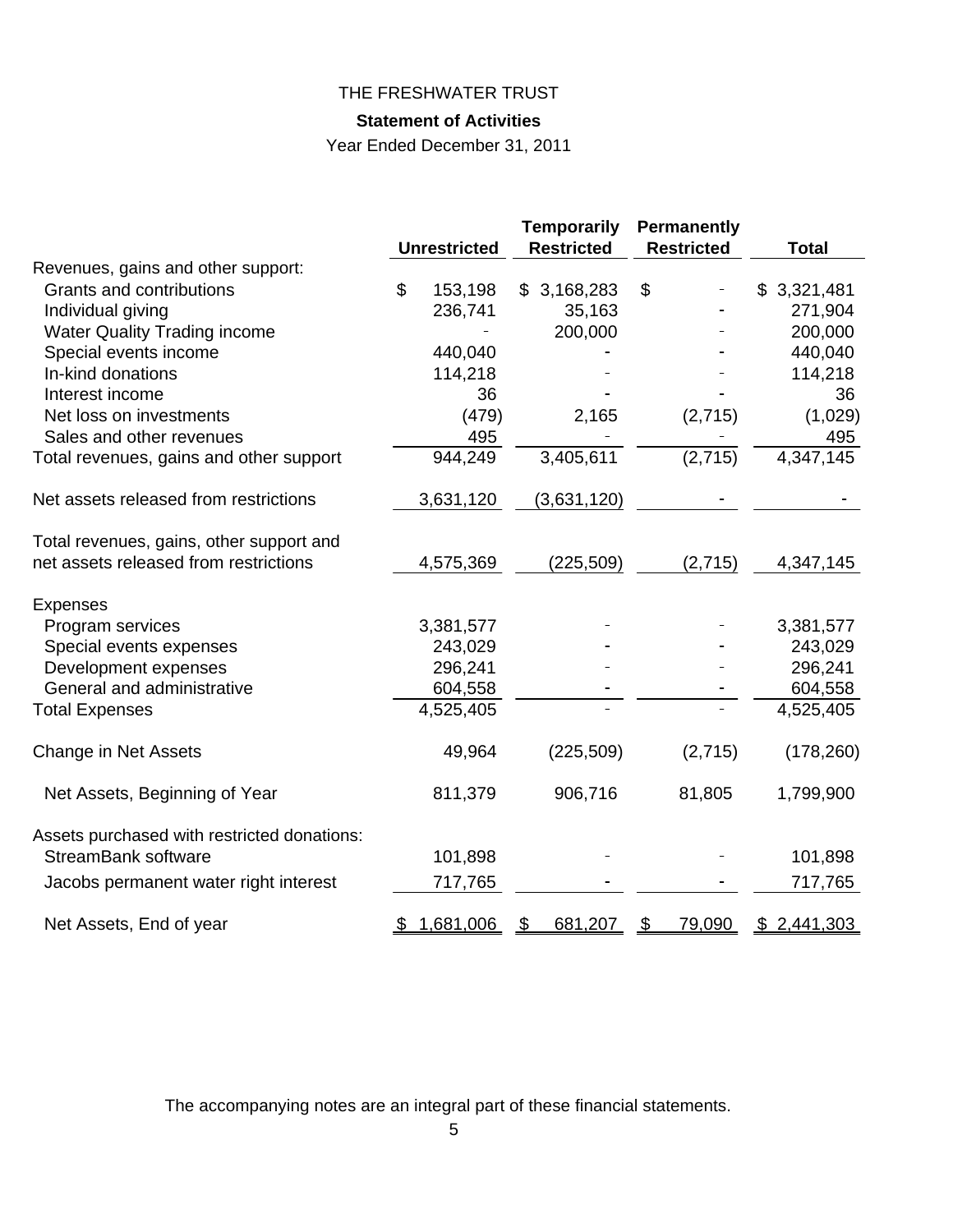#### THE FRESHWATER TRUST **Statement of Functional Expenses** Year Ended December 31, 2012

|                               | <b>Program Services</b>         |                |             |             |                   |                |                             |             |
|-------------------------------|---------------------------------|----------------|-------------|-------------|-------------------|----------------|-----------------------------|-------------|
|                               | <b>Water Quality</b><br>Trading | Flow           | Habitat     | Total       | Special<br>Events | Development    | General &<br>Administration | Expenses    |
| Payroll and related costs     | 704,615                         | 330,956<br>\$. | \$311,318   | \$1,346,889 | 64,611<br>\$.     | 237,635<br>\$. | \$<br>382,790               | \$2,031,925 |
| Advertising and promotion     | 1,944                           | 1,000          | 90          | 3,034       |                   | 9,262          | 4,072                       | 16,368      |
| Acquisition expenses          |                                 |                |             |             | 216,565           |                | 584                         | 217,149     |
| Contracted services           | 821,584                         | 20,822         | 987,183     | 1,829,589   |                   | 16,415         | 8,024                       | 1,854,028   |
| Bank charges                  | 482                             | 160            | 106         | 748         |                   | 889            | 281                         | 1,918       |
| Dues and subscriptions        | 4,060                           | 465            | 1,842       | 6,367       |                   | 11,274         | 518                         | 18,159      |
| Meetings and education        | 4,311                           | 924            | 12,924      | 18,159      |                   | 1,478          | 1,341                       | 20,978      |
| Insurance                     | 23,421                          | 1,248          | 864         | 25,533      |                   | 1,631          | 2,111                       | 29,275      |
| Interest                      |                                 |                | 4,603       | 4,603       |                   |                |                             | 4,603       |
| Licenses, taxes and fees      | 915                             | 84             | 363         | 1,362       | 40                | 184            | 143                         | 1,729       |
| <b>Supplies</b>               | 13,263                          | 10,818         | 62,965      | 87,046      |                   | 3,612          | 3,896                       | 94,554      |
| Gifts and promotion           | 3,999                           | 627            | 459         | 5,085       |                   | 3,828          | 1,038                       | 9,951       |
| Telephone                     | 11,335                          | 3,311          | 3,210       | 17,856      |                   | 3,540          | 4,569                       | 25,965      |
| Postage and shipping          | 2,289                           | 662            | 493         | 3,444       |                   | 1,575          | 2,075                       | 7,094       |
| <b>Professional services</b>  | 105,901                         | 8,300          | 31,323      | 145,524     |                   | 6,355          | 10,402                      | 162,281     |
| Printing and publishing       | 2,528                           | 536            | 851         | 3,915       |                   | 1,698          | 16,453                      | 22,066      |
| Meals and entertainment       | 11,843                          | 2,608          | 1,881       | 16,332      |                   | 7,474          | 1,105                       | 24,911      |
| Travel                        | 68,503                          | 38,648         | 25,135      | 132,286     |                   | 7,276          | 1,536                       | 141,098     |
| Equipment and maintenance     | 10,294                          | 3,355          | 3,778       | 17,427      |                   | 4,465          | 2,047                       | 23,939      |
| Occupancy                     | 49,087                          | 17,913         | 21,069      | 88,069      |                   | 17,033         | 18,430                      | 123,532     |
| Depreciation and amortization | 5,845                           | 17,167         |             | 23,012      |                   |                | 8,241                       | 31,253      |
| In-kind donations             | 1,369                           |                | 539,399     | 540,768     |                   |                | 92,081                      | 632,849     |
| Bad debt                      |                                 |                |             |             |                   | 3,000          |                             | 3,000       |
| Water acquisition fees and    |                                 |                |             |             |                   |                |                             |             |
| lease payments                | 326                             | 645,515        | 4,255       | 650,096     |                   |                |                             | 650,096     |
| <b>Total Expenses</b>         | \$1,847,914                     | \$1,105,119    | \$2,014,111 | \$4,967,144 | 281,216<br>\$     | 338,624<br>\$  | 561,737<br>\$               | \$6,148,721 |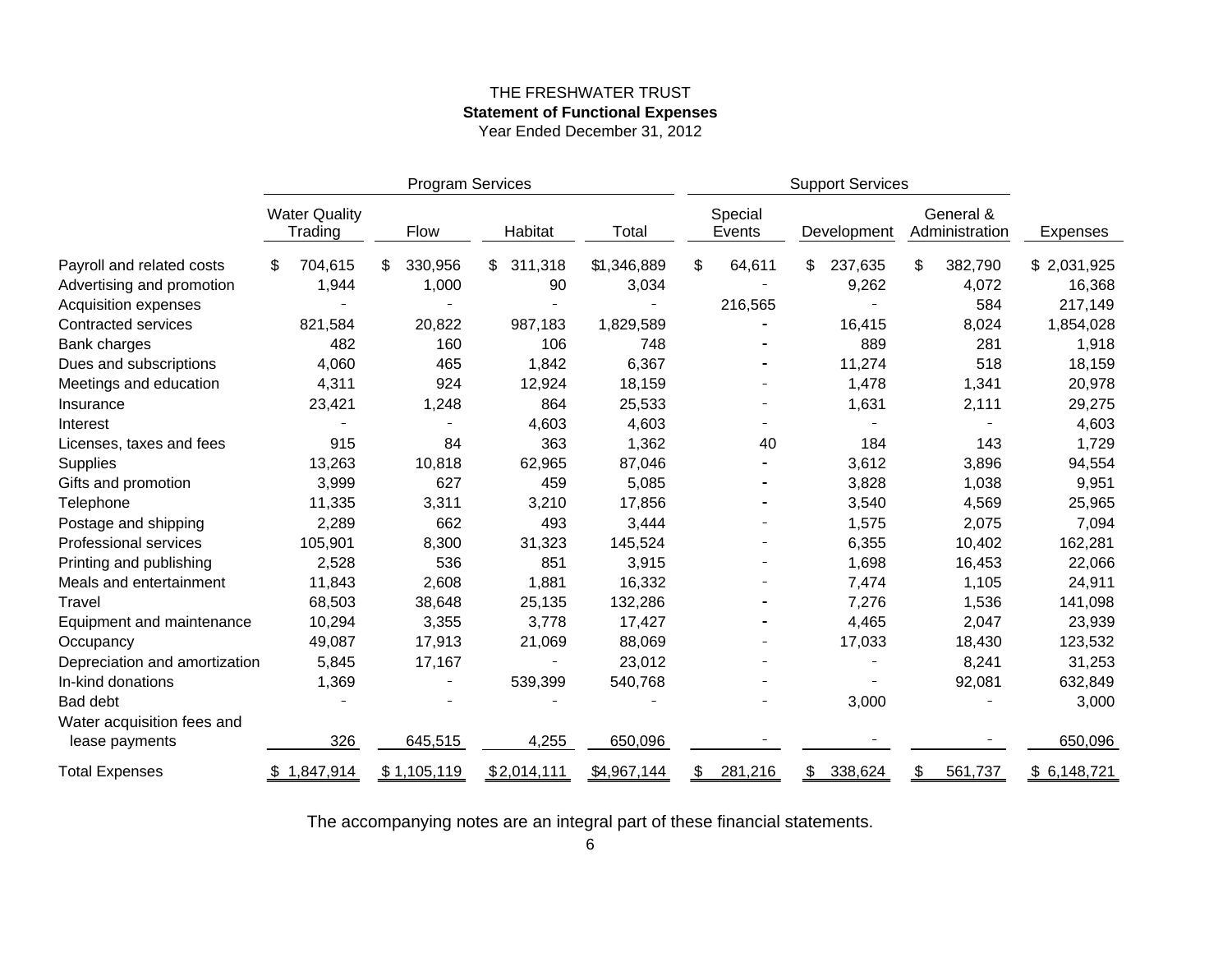#### THE FRESHWATER TRUST **Statement of Functional Expenses** Year Ended December 31, 2011

|                                           | <b>Program Services</b> |                |               |                   |               |                             |                   |
|-------------------------------------------|-------------------------|----------------|---------------|-------------------|---------------|-----------------------------|-------------------|
|                                           | Education               | Conservation   | Total         | Special<br>Events | Development   | General &<br>Administration | Total<br>Expenses |
| Payroll and related costs                 | 5,248<br>\$.            | 819,215<br>\$. | 824,463<br>S. | \$<br>50,640      | 216,501<br>S  | 383,053<br>\$               | \$1,474,657       |
| Advertising and promotion                 |                         | 5,509          | 5,509         |                   | 12,440        | 3,630                       | 21,579            |
| Acquisition expenses                      |                         |                |               | 159,456           |               |                             | 159,456           |
| Contracted services                       | 80,025                  | 1,072,052      | 1,152,077     |                   |               | 1,500                       | 1,153,577         |
| Bank charges                              |                         |                |               |                   | 962           | 1,092                       | 2,054             |
| Dues and subscriptions                    | 1,050                   | 3,015          | 4,065         |                   | 2,181         | 2,362                       | 8,608             |
| Meetings and education                    |                         | 9,331          | 9,331         |                   | 3,553         | 1,345                       | 14,229            |
| Insurance                                 |                         |                |               |                   |               | 9,099                       | 9,099             |
| Interest                                  |                         |                |               |                   |               | 2,769                       | 2,769             |
| Licenses, taxes and fees                  |                         | 1,774          | 1,774         |                   | 324           | 1,208                       | 3,306             |
| School field trips                        | 1,032                   |                | 1,032         |                   |               |                             | 1,032             |
| <b>Supplies</b>                           | 1,832                   | 16,668         | 18,500        |                   | 249           | 10,515                      | 29,264            |
| Gifts and promotion                       |                         | 5              | 5             |                   | 4,935         | 4,576                       | 9,516             |
| Telephone                                 | 851                     | 4,615          | 5,466         |                   | 107           | 16,071                      | 21,644            |
| Postage and shipping                      |                         | 193            | 193           |                   | 750           | 7,070                       | 8,013             |
| Professional services                     | 9,213                   | 73,419         | 82,632        |                   |               | 45,347                      | 127,979           |
| Printing and publishing                   |                         | 2,144          | 2,144         |                   | 5,057         | 20,509                      | 27,710            |
| Meals and entertainment                   |                         | 5,573          | 5,573         |                   | 5,734         | 12,929                      | 24,236            |
| Travel                                    | 2,076                   | 86,560         | 88,636        |                   | 5,029         | 4,990                       | 98,655            |
| Equipment and maintenance                 |                         | 456            | 456           |                   |               | 24,362                      | 24,818            |
| Occupancy                                 | 3,250                   | 58,049         | 61,299        |                   | 38,419        | 28,809                      | 128,527           |
| Depreciation                              |                         |                |               |                   |               | 20,835                      | 20,835            |
| In-kind donations                         | 341                     | 82,208         | 82,549        | 29,183            |               | 2,487                       | 114,219           |
| <b>Bad debt</b>                           |                         |                |               | 3,750             |               |                             | 3,750             |
| Water acquisition fees and lease payments |                         | 1,035,873      | 1,035,873     |                   |               |                             | 1,035,873         |
| <b>Total Expenses</b>                     | 104,918                 | \$3,276,659    | \$3,381,577   | 243,029<br>\$.    | 296,241<br>\$ | 604,558                     | \$4,525,405       |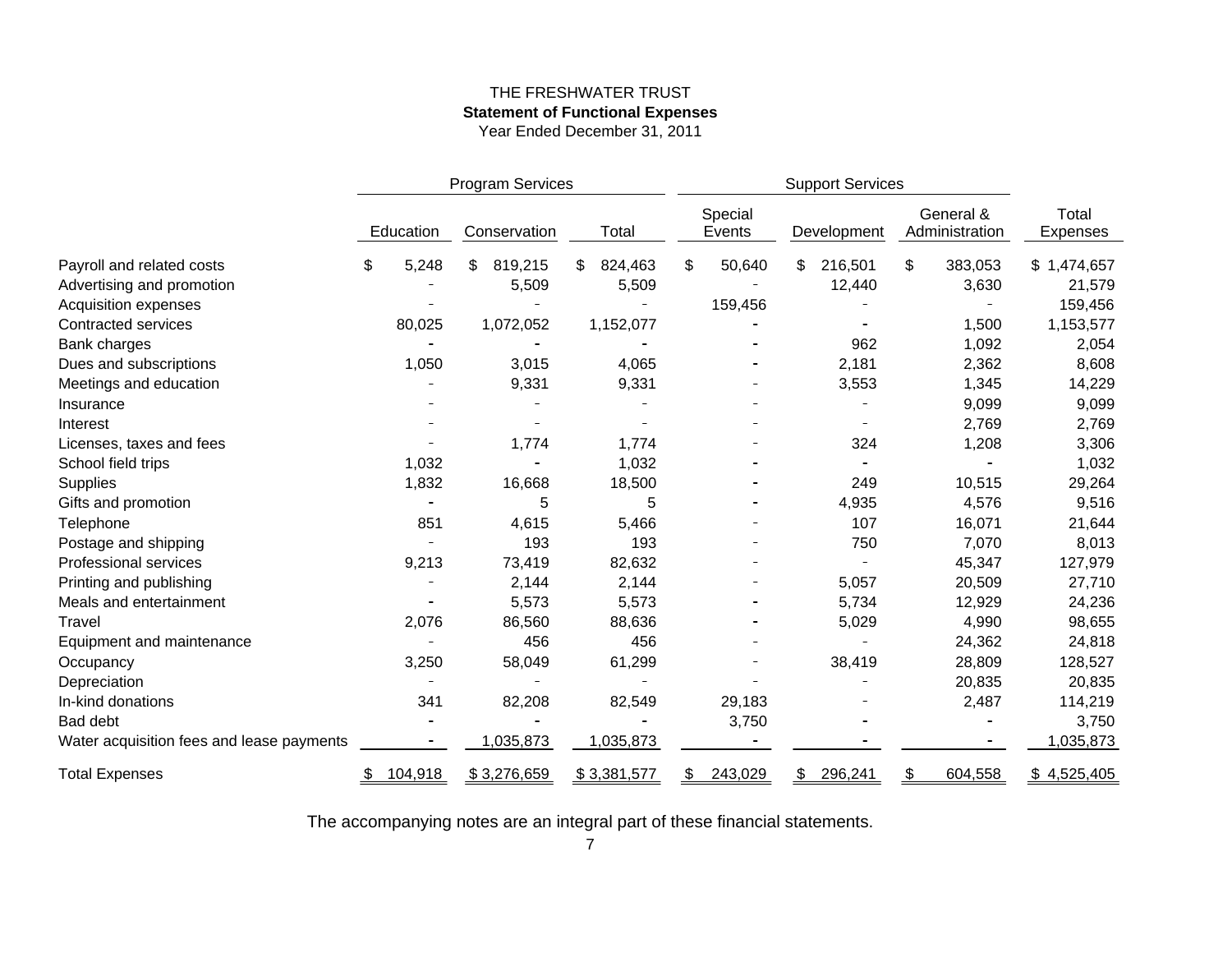#### THE FRESHWATER TRUST

### **Statements of Cash Flows**

Years Ended December 31, 2012 and 2011

|                                                                                                                                                                         | 2012                                            | 2011                                      |
|-------------------------------------------------------------------------------------------------------------------------------------------------------------------------|-------------------------------------------------|-------------------------------------------|
| Cash Flows from Operating Activities:<br>Increase (decrease) in net assets<br>Adjustments to reconcile change in net assets<br>to net cash used in operating activities | 354,434                                         | \$<br>(178, 260)                          |
| Depreciation and amortization<br>Net unrealized and realized (gain)/loss on investments<br>Net loss on asset dispositions                                               | 31,253<br>(9,756)<br>5,455                      | 20,835<br>2,994                           |
| (Increase) decrease in current assets:<br>Grants and contributions receivable<br>Prepaid expenses<br>Deposits<br>Miscellaneous receivable                               | (1, 133, 687)<br>(27,091)<br>(974)              | (167, 760)<br>(12, 964)<br>(8,858)<br>527 |
| Increase (decrease) in current liabilities:<br>Accounts payable<br>Accrued expenses<br>Pension obligation<br>Landowner payable<br>Deferred revenue                      | 344,254<br>21,676<br>7,964<br>15,000<br>150,967 | 293,584<br>1,902<br>(589)<br>42,250       |
| Net Cash Used by Operating Activities                                                                                                                                   | (240, 505)                                      | (6, 339)                                  |
| Cash Flows from Investing Activities:<br>Purchases of property and equipment<br>Proceeds from sale of investments                                                       | (42,081)                                        | (15,984)<br>217,970                       |
| Net Cash (Used)/Provided by Investing Activities                                                                                                                        | (42,081)                                        | 201,986                                   |
| Cash Flows from Financing Activities<br>Proceeds from loan payable<br>Proceeds from line of credit                                                                      | 143,595<br>140,413                              | 74,803                                    |
| Net Cash Provided by Financing Activities                                                                                                                               | 284,008                                         | 74,803                                    |
| Net Increase in Cash                                                                                                                                                    | 1,422                                           | 270,450                                   |
| Cash Balance Beginning of Period                                                                                                                                        | 621,481                                         | 351,031                                   |
| Cash Balance End of Period                                                                                                                                              | $\frac{1}{2}$<br>622,903                        | $\frac{1}{2}$<br>621,481                  |
| Supplemental Disclosures of Cash Flow Information                                                                                                                       |                                                 |                                           |
| Cash paid for line of credit interest                                                                                                                                   | \$<br>4,603                                     | \$<br>2,769                               |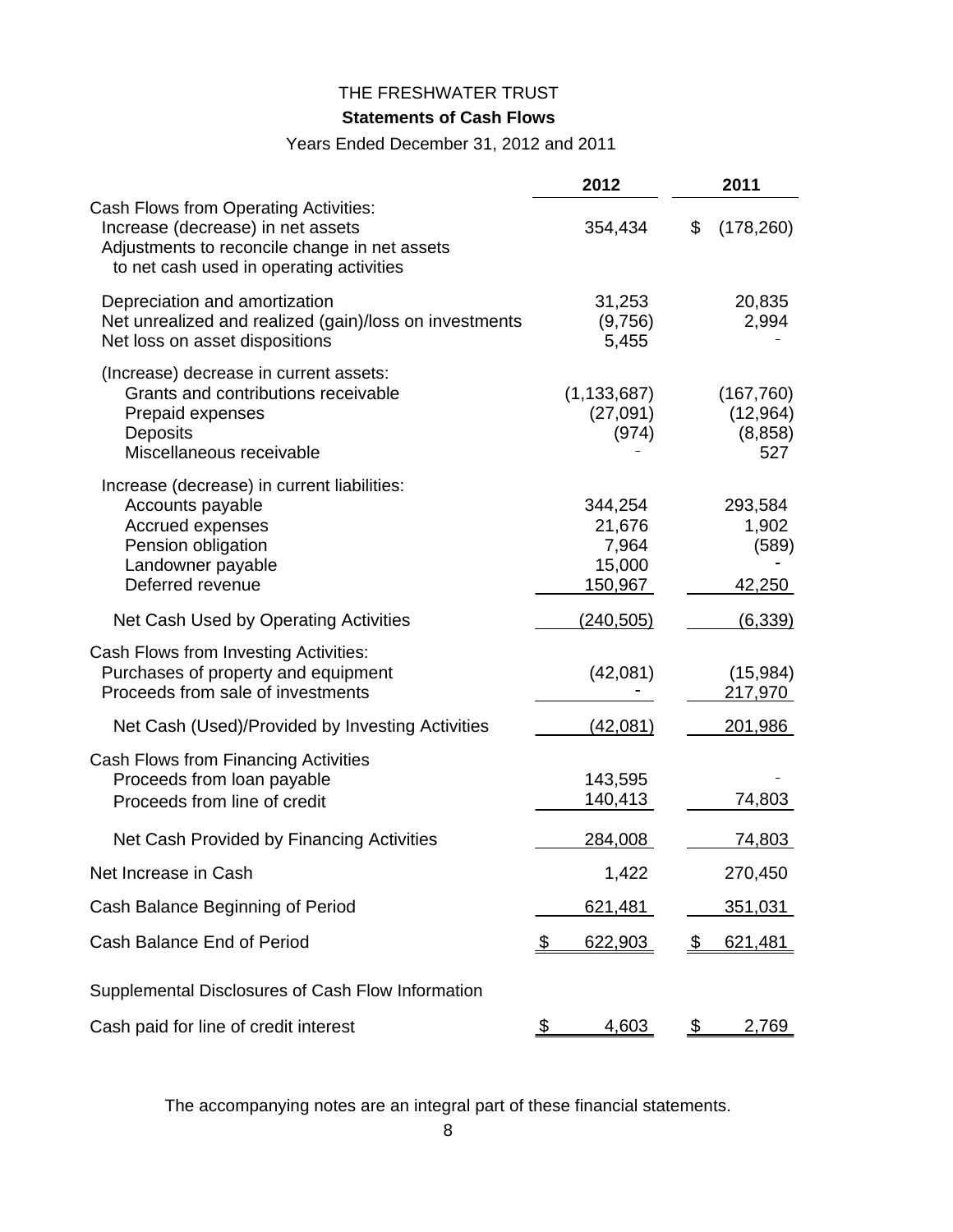For The Years Ended December 31, 2012 and 2011

### **NOTE 1 - ORGANIZATION**

The Freshwater Trust (the Organization) is an action-oriented 501(c)(3) not-for-profit that restores rivers and streams throughout Oregon. The Freshwater Trust uses cooperative, market-based solutions that benefit rivers, working lands and local communities - from working with landowners to keep more water in streams to streamlining restoration processess to achieve greater pace and scale to improving aquatic habitat using a localized approach.

During the years ended December 31, 2012 and 2011, the Organization incurred program expenses in the following major categories:

**Water Quality Trading** - The Freshwater Trust's water quality trading program allows for regulated entities to achieve regulatory compliance by engaging in restoration actions. By calculating and quantifying how much thermal energy is avoided on a river by planting streamside trees, The Freshwater Trust generates credits that are then purchased by wastewater facilities and power plants to offset their impacts to impaired rivers and streams. The work is done in partnership with agencies, irrigators, regulators and farmers.

**Flow** - The Freshwater Trust restores stream flows by working collaboratively with willing landowners. The Organization uses a variety of cooperative solutions, including financial compensation, technical assistance and expert advice to keep more water in our streams and river - because water quality starts with water quantity.

**Habitat** - The Freshwater Trust actively restores aquatic habitat in Oregon through its Habitat Restoration program. From placing logs instream to create river complexity and planting trees to stabilize streambanks and provide shade to lower water temperature, the Organization advances science-based, ecologically-sound restoration projects to restore habitat function critical to salmon productivity.

### **NOTE 2 - SUMMARY OF SIGNIFICANT ACCOUNTING POLICIES**

**Basis of Accounting** - The accompanying financial statements have been prepared on the accrual basis of accounting in accordance with accounting principles generally accepted in the United States of America.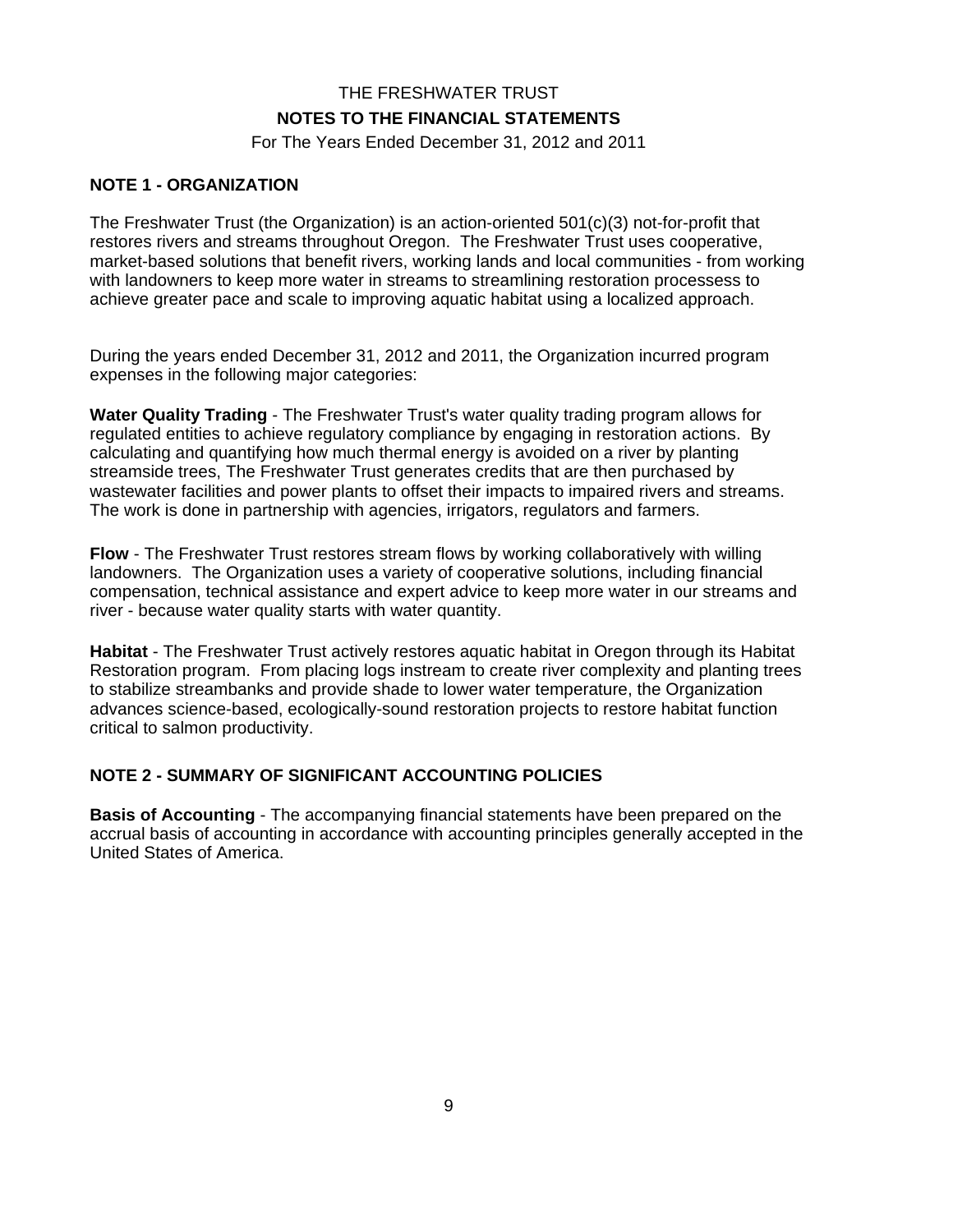For The Years Ended December 31, 2012 and 2011

### **NOTE 2 - SUMMARY OF SIGNIFICANT ACCOUNTING POLICIES (CONTINUED)**

**Basis of Presentation** - The Organization has adopted the provisions of Financial Accounting Standards Board (FASB) Accounting Standards Codification (ASC) No. 958-605-25 "Revenue Recognition" and FASB ASC No. 958-205 "Presentation of Financial Statements." These provisions establish standards for external financial reporting by not-for-profit organizations and require that resources be classified for accounting and reporting purposes into three net asset categories according to externally (donor) imposed restrictions. A description of the three net asset categories follows:

*Unrestricted net assets* - Net assets not subject to donor-imposed restrictions.

*Temporarily restricted net assets* - Net assets subject to donor-imposed restrictions that will be met either by actions of the Organization and/or the passage of time.

*Permanently restricted net assets* - Net assets restricted by donors to be maintained in perpetuity. Generally, income earned on such funds is unrestricted or temporarily restricted based on donor stipulations.

Expenses are reported as a decrease in unrestricted net assets. Gains and losses on investments and other asset or liabilities are reported as increases or decreases in unrestricted net assets unless their use is restricted by explicit donor stipulations or by law. Expirations of temporary restrictions on net assets (i.e. donor-stipulated purpose has been fulfilled and/or the stipulated time period has elapsed) are reported as net assets released from restrictions.

**Cash Equivalents** - For financial statement purposes, the Organization considers all liquid investments having initial maturities of three months or less to be cash equivalents.

**Contributions** - Contributions, which include unconditional promises to give (pledges), are recognized as revenues in the period received. Conditional promises to give are not recognized until they become unconditional, that is when the conditions on which they depend are substantially met. Contributions of assets other than cash are recorded at their estimated fair market value.

**Contributions of Long-Lived Assets** - Contributions of furniture and equipment without donor stipulations concerning the use of such long-lived assets are reported as revenues of the unrestricted net asset class. Contributions of cash or other assets to be used to acquire furniture and equipment with such donor stipulations are reported as revenues of the temporarily restricted net asset class; the restrictions are considered to be released at the time of acquisition of such long-lived assets.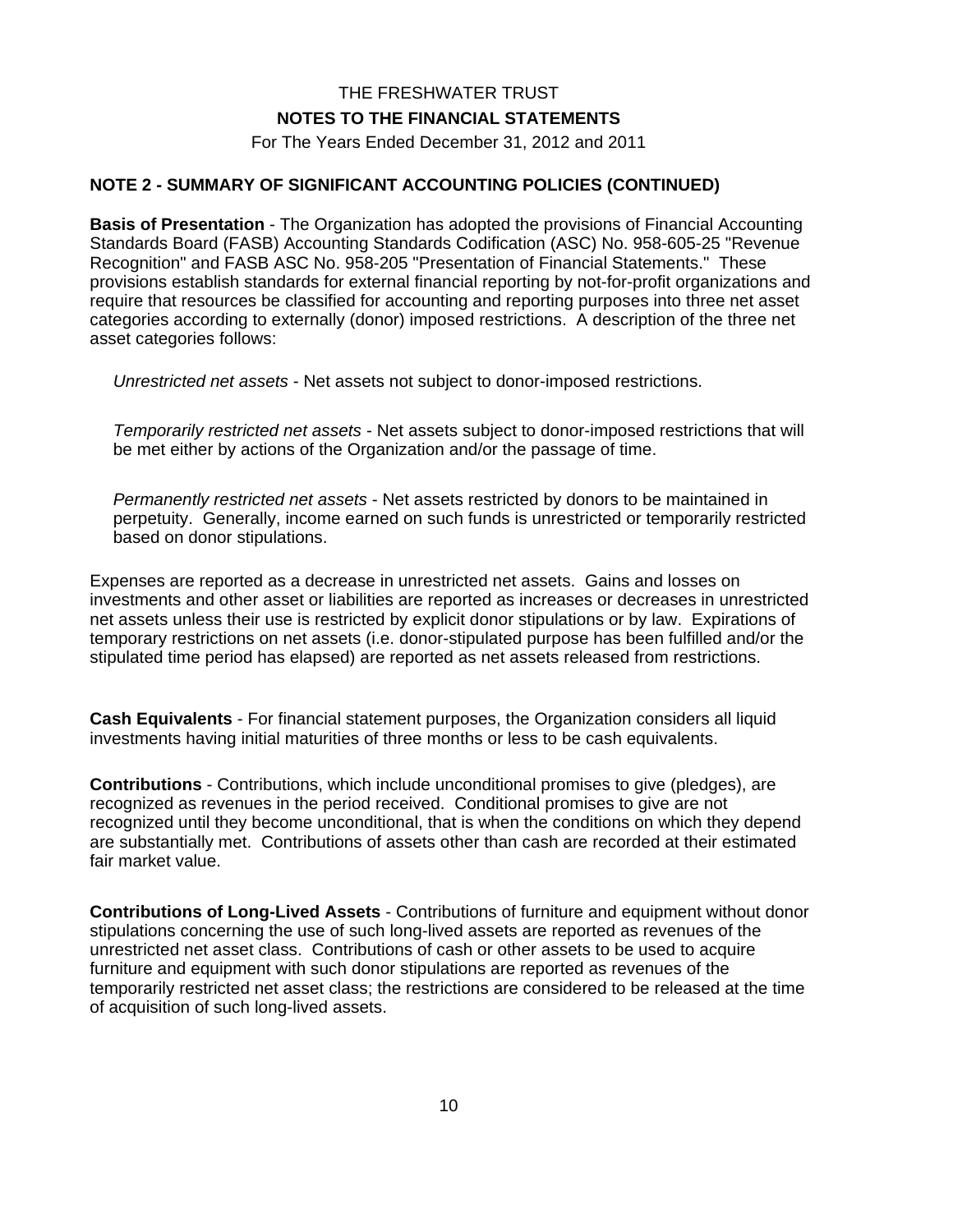For The Years Ended December 31, 2012 and 2011

### **NOTE 2 - SUMMARY OF SIGNIFICANT ACCOUNTING POLICIES (CONTINUED)**

**Property and Equipment** - Purchased property and equipment is recorded at its cost of acquisition. Donated property is recorded at its estimated fair market value. Property and equipment additions in excess of \$500 are capitalized. Depreciation is provided on a straightline basis over the estimated useful lives of 3 to 7 years.

**Income Taxes** - The Organization is exempt from federal and state income tax under Section 501(c)(3) of the Internal Revenue Code. No provision for income taxes has been made in the accompanying statements.

Accounting principles require management to evaluate tax positions taken by the organization and recognize a tax liability (or asset) if the organization has taken an uncertain position that more than likely than not would not be sustained upon examination by the Internal Revenue Service. Management has analyzed the tax positions taken by the organization, and has concluded that as of December 31, 2012, there are no uncertain positions taken or expected to be taken that would require recognition of a liability (or asset) or disclosure in the financial statements.

The organization is subject to routine audits by taxing jurisdictions; however there are currently no audits for any tax periods in progress. Management believes the organization is no longer subject to income tax examinations for years prior to 2008.

**Investments** - Investments in securities are presented in the financial statements at market value, with the resulting realized and unrealized gains and losses included in the statement of activities. Market value is determined by the quoted market price at the date of the statement of financial position. Security transactions and related expenses are accounted for on a tradedate basis. Investment expense incurred for the for years ended December 31, 2012 and 2011 was \$821 and \$852, respectively.

**Fair Value of Financial Instruments** - Financial instruments are composed of cash, investments, accounts/grants/pledges receivable, water rights, accounts payable and accrued liabilities, the carrying value of which approximates fair market value.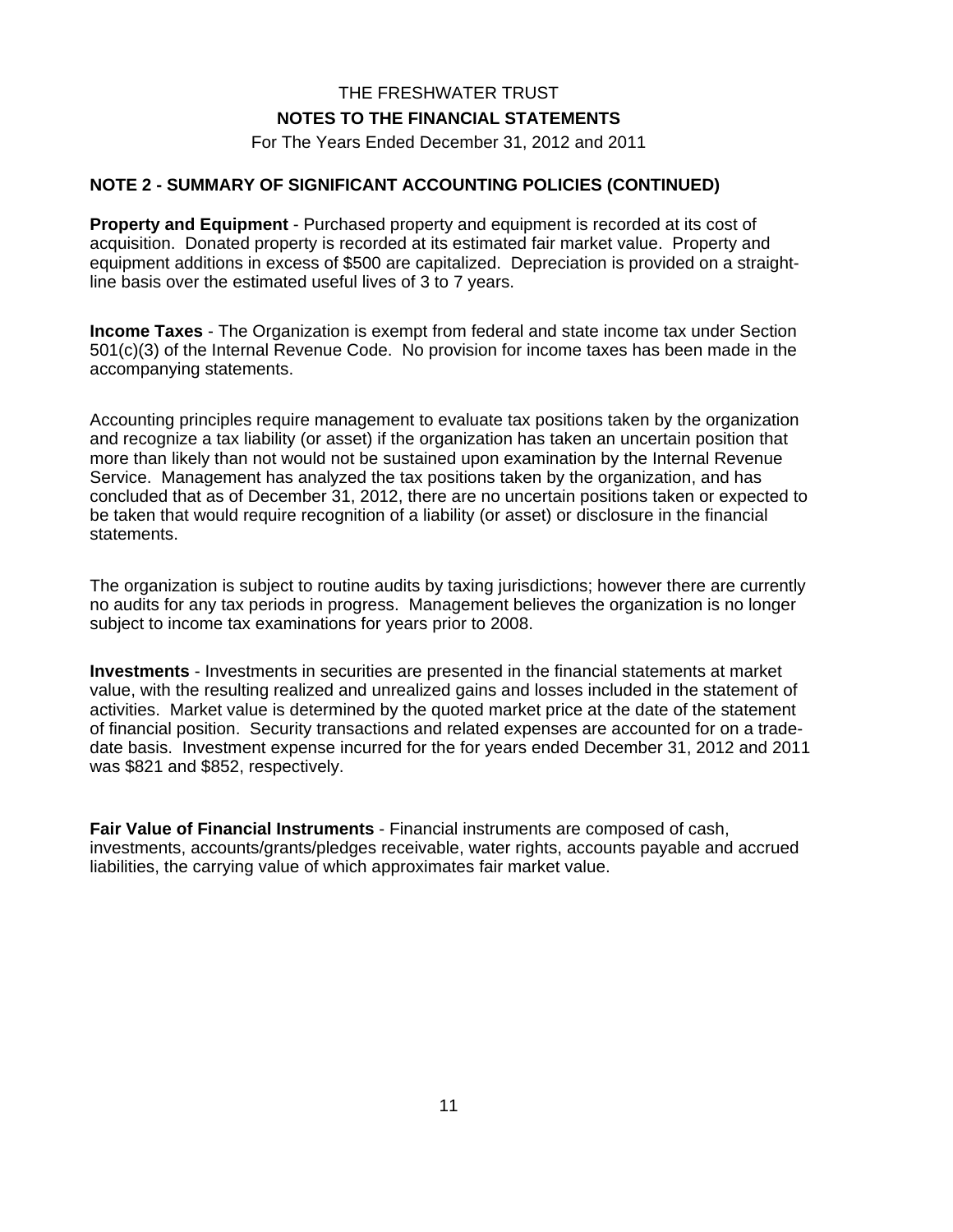For The Years Ended December 31, 2012 and 2011

### **NOTE 2 - SUMMARY OF SIGNIFICANT ACCOUNTING POLICIES (CONTINUED)**

**Revenue Recognition** - All contributions and grants are considered available for unrestricted use unless specifically restricted by the donor. Service revenues are recognized at the time services are provided and the revenues are earned. Membership payments received from Organization members are considered equivalent to unrestricted contributions and are recognized as revenue when received.

**Software development costs** - Cost to develop software programs to be used solely for internal needs have been accounted for in accordance with the provisions of Financial Accounting Standards Board (FASB) Accounting Standards Codification (ASC) No. 350-40 "Internal -Use Software". Costs incurred during the application development stage for software programs to be used solely for internal needs were capitalized and will be amortized over their useful life once the software is substantially complete and ready for its intended use.

**Use of Estimates** - The preparation of financial statements in conformity with accounting principles generally accepted in the United States of America requires that management make estimates and assumptions that affect the reported amounts of assets and liabilities, the disclosure of contingent assets and liabilities at the date of the financial statements, and the reported amounts of revenues and expenses during the reporting period. Actual results could differ from those estimates.

**Subsequent Events** - Management has evaluated subsequent events through May 16, 2013, the date the financial statements were available to be issued.

### **NOTE 3 - CONCENTRATION OF CREDIT RISK**

Financial instruments, which potentially expose the Organization to concentrations of credit risk, consist primarily of cash and cash equivalents. Cash is deposited with institutions insured by the Federal Deposit Insurance Corporation (FDIC) and at times during the year exceeded the FDIC limits. At December 31, 2012 and 2011, cash balances exceed federally insured limits by \$348,286 and \$380,095, respectively.

The Organization has not experienced any losses in such accounts and believes it is not exposed to any significant credit risk on cash and cash equivalents.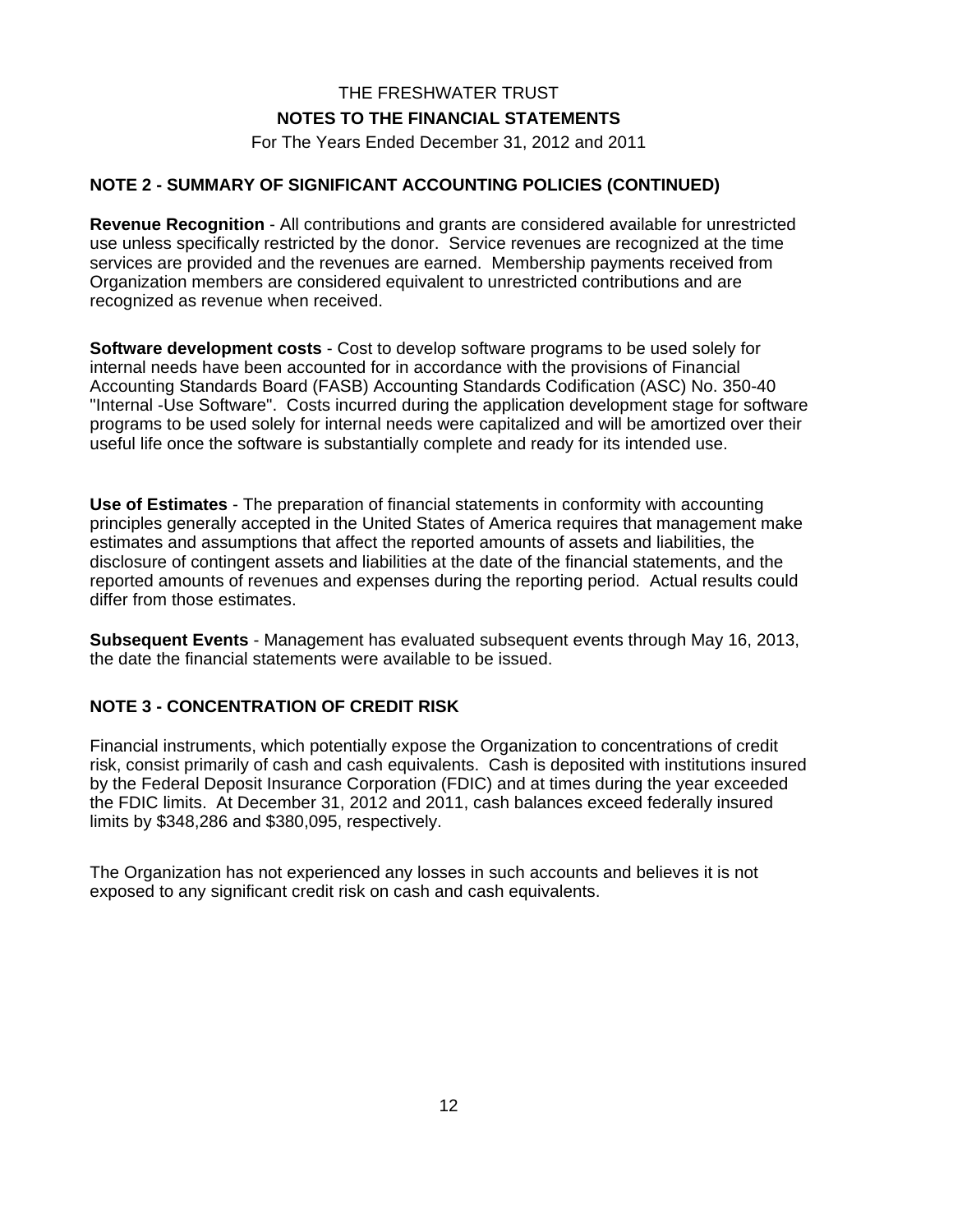For The Years Ended December 31, 2012 and 2011

### **NOTE 4 - INVESTMENT IN PERPETUAL TRUST**

In 1996 the Organization established the Oregon Trout Endowment Fund at the Oregon Community Foundation (the Foundation). The Organization intends to grow the balance of this fund to \$100,000 before beginning to draw on investment income and appreciation. At December 31, 2012 and 2011, the fair value of the assets in this fund totaled \$87,383 and \$79,090, respectively. As a component fund of the Foundation, the fund is invested and managed by the foundation and only investment income and appreciation will be made available to The Freshwater Trust in the future.

### **NOTE 5 - FAIR VALUE MEASUREMENTS**

Financial Accounting Standards Board (FASB) Accounting Standards Codification (ASC) No. 820-10 "Fair Value Measurements", establishes a framework for measuring fair value. That framework provides a fair value hierarchy that prioritizes the inputs to valuation techniques used to measure fair value. The hierarchy gives the highest priority to unadjusted quoted prices in active markets for identical assets or liabilities (level 1 measurements) and the lowest priority to unobservable inputs (level 3 measurements). The three levels of the fair value hierarchy under FASB ASC No. 820-10 are described below:

| Level 1 | Inputs to the valuation methodology are unadjusted<br>quoted prices for identical assets or liabilities in active<br>markets that the Organization has the ability to access. |
|---------|-------------------------------------------------------------------------------------------------------------------------------------------------------------------------------|
| Level 2 | Inputs to the valuation method include:                                                                                                                                       |
|         | $\star$<br>Quoted prices for similar assets or liabilities<br>in active markets;                                                                                              |
|         | *<br>Quoted prices for identical or similar assets<br>or liabilities in inactive markets;                                                                                     |
|         | *<br>Inputs other than quoted prices that are<br>observable for the asset or liability;                                                                                       |
|         | $\star$<br>Inputs that are derived principally from or<br>corroborated by observable market data by<br>correlation or other means.                                            |
|         | If the asset or liability has a specified (contractual term),<br>the Level 2 input must be observable for substantially the<br>full term of the asset or liability.           |
| Level 3 | Inputs to the valuation methodology are unobservable and<br>significant to the fair value measurement.                                                                        |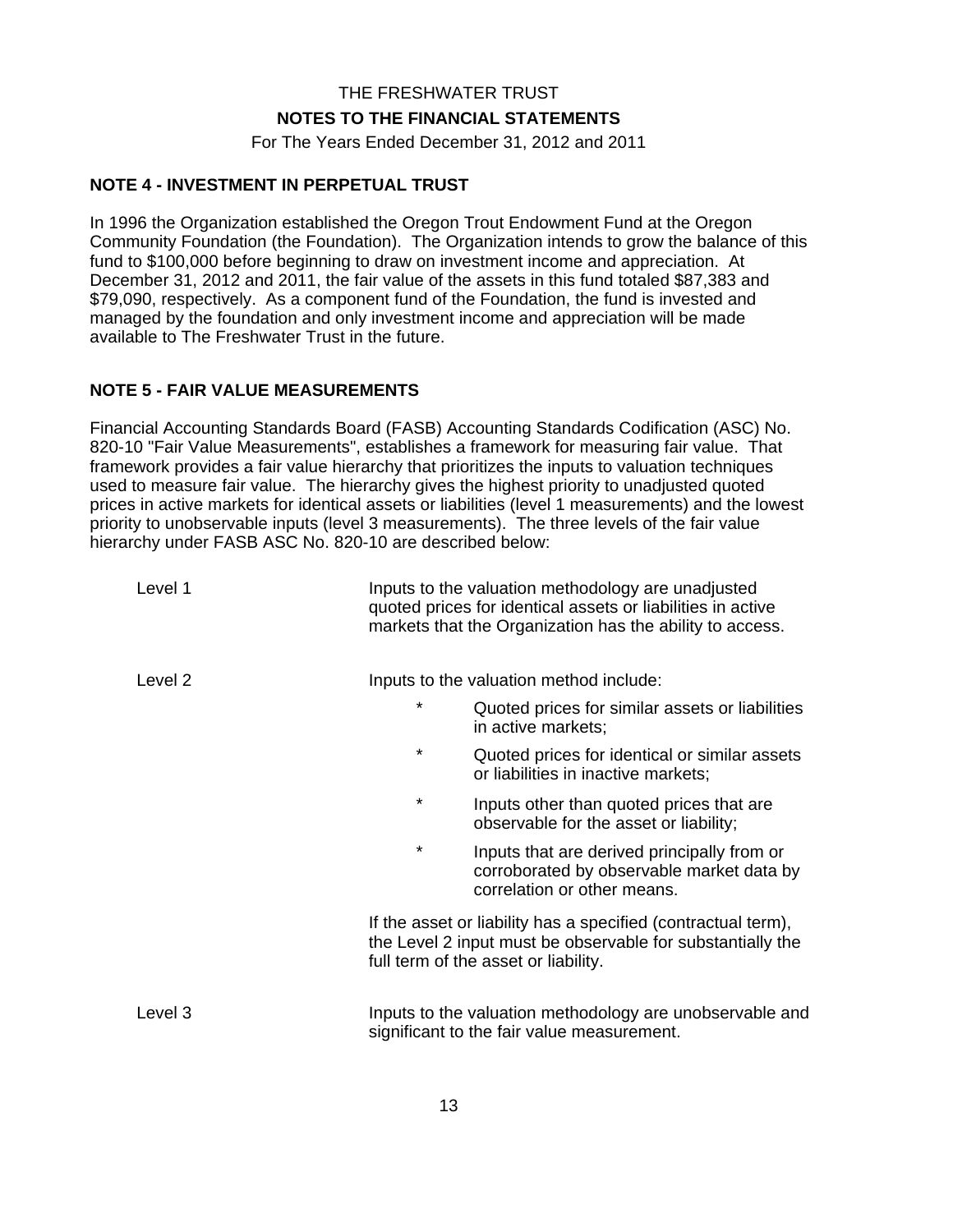#### THE FRESHWATER TRUST

### **NOTES TO THE FINANCIAL STATEMENTS**

For The Years Ended December 31, 2012 and 2011

### **NOTE 5 - FAIR VALUE MEASUREMENTS (CONTINUED)**

The asset's or liability's fair value measurement level within the fair value hierarchy is based on the lowest level of any input that is significant to the fair value measurement. Valuation techniques used need to maximize the use of observable inputs and minimize the use of unobservable inputs.

Following is a description of the valuation methodologies used for assets measured at fair value.

> *StreamBank software:* Valued at the historical cost incurred to develop the software.

Quoted market prices are not available for certain investments. These investments are recorded at their estimated fair market value; therefore, the reported value may differ from the value that would have been used had a quoted market price existed. As described in Note 4, the Organization maintains an endowment fund with the Oregon Community Foundation. The Oregon Community Foundation believes that the reported amounts for these investments are a reasonable estimate of their fair value at December 31, 2012 and 2011.

The methods described above may produce a fair value calculation that may not be indicative of net realizable value or reflective of future fair values. Furthermore, while Management believes its valuation methods are appropriate and consistent, the use of different methodologies or assumptions to determine the fair value of certain financial instruments could result in a different fair value measurement at the reporting date.

|                                            | Assets at Fair Value as of December 31, 2012 |         |                    |                    |  |  |  |
|--------------------------------------------|----------------------------------------------|---------|--------------------|--------------------|--|--|--|
|                                            | Level 1                                      | Level 2 | Level 3            | Total              |  |  |  |
| * Other investments<br>StreamBank software | $\overline{\phantom{0}}$                     |         | 103,867<br>822,578 | 103,867<br>822,578 |  |  |  |
| Total assets at fair value                 |                                              |         | \$926,445          | 926.445            |  |  |  |

\* Investments held/managed by the Oregon Community Foundation (see note 4).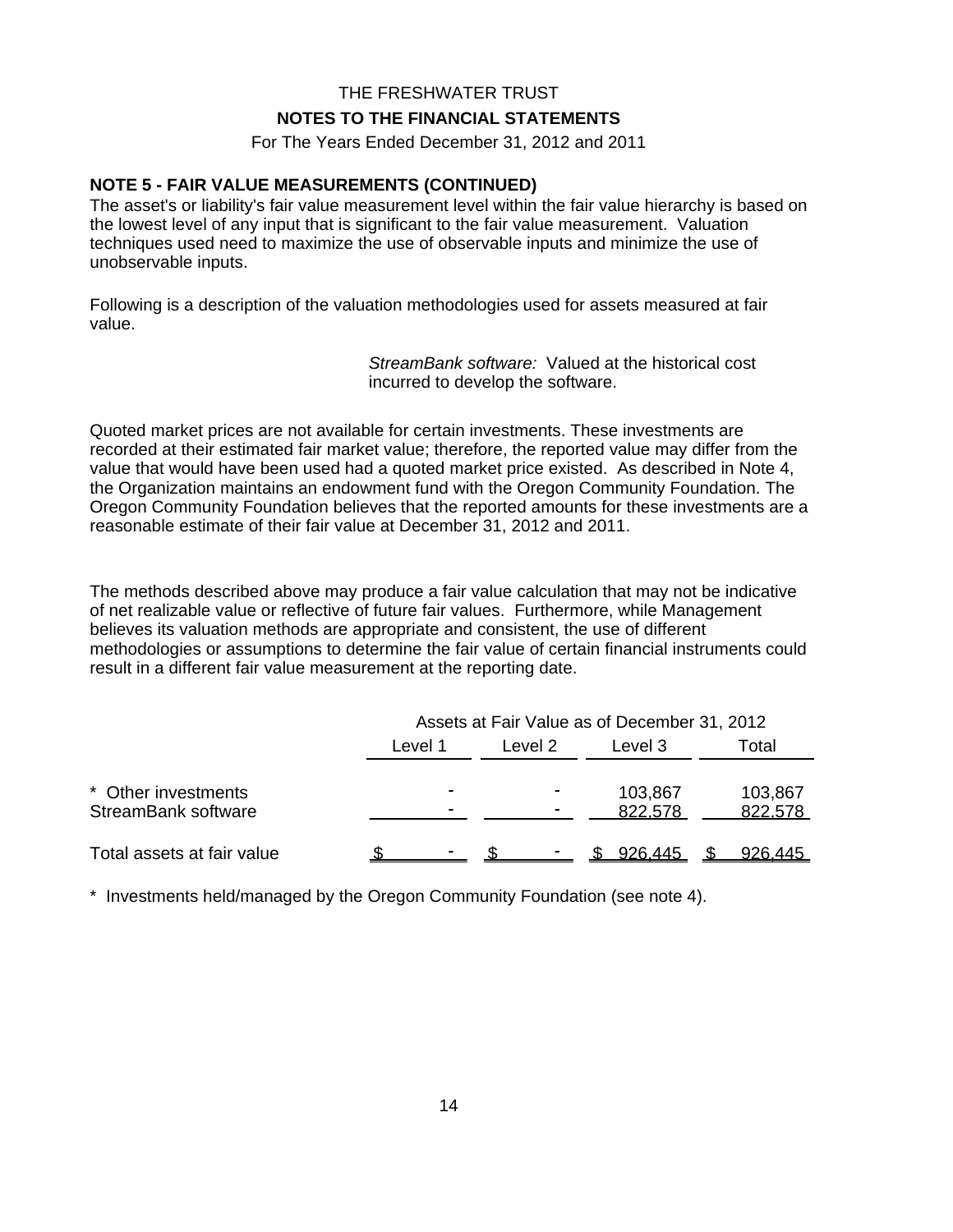For The Years Ended December 31, 2012 and 2011

### **NOTE 5 - FAIR VALUE MEASUREMENTS (CONTINUED)**

|                            | Assets at Fair Value as of December 31, 2011 |                          |         |                          |         |  |         |  |
|----------------------------|----------------------------------------------|--------------------------|---------|--------------------------|---------|--|---------|--|
|                            | Level 1                                      |                          | Level 2 |                          | Level 3 |  | Total   |  |
| * Other investments        |                                              | -                        |         |                          | 94.111  |  | 94.111  |  |
| StreamBank software        |                                              | $\overline{\phantom{0}}$ |         | $\overline{\phantom{0}}$ | 769.175 |  | 769,175 |  |
| Total assets at fair value |                                              |                          |         |                          | 863.286 |  | 863.286 |  |

\* Investments held/managed by the Oregon Community Foundation (see note 4).

The table below sets forth a summary of changes in the fair value of the Organization's level 3 assets for the year ended December 31, 2012:

|                                   | Level 3 Assets           |         |    |            |  |  |
|-----------------------------------|--------------------------|---------|----|------------|--|--|
|                                   | Endowment<br>Investments |         |    | StreamBank |  |  |
| Balance, beginning of year        | \$                       | 94,111  | \$ | 769,175    |  |  |
| Realized gains/(losses)           |                          | 910     |    |            |  |  |
| Unrealized gains/(losses)         |                          | 8,642   |    |            |  |  |
| Investment income, net of expense |                          | 204     |    |            |  |  |
| Purchases                         |                          |         |    | 53,403     |  |  |
| Balance, end of year              |                          | 103,867 |    | 822,578    |  |  |

### **NOTE 6 - PROPERTY AND EQUIPMENT**

Property and equipment consist of the following:

|                                                   | 2012                  | 2011                   |
|---------------------------------------------------|-----------------------|------------------------|
| Furniture and equipment<br>Leasehold improvements | 93,747<br>S<br>36,746 | 174,630<br>S<br>16,598 |
|                                                   | 130,493               | 191,228                |
| Less: accumulated depreciation and amortization   | (70, 974)             | (142, 926)             |
| Net property and equipment                        | 59,519                | 48,302                 |

Depreciation and amortization expense for the years ended December 31, 2012 and 2011 was \$31,253 and \$20,835, respectively.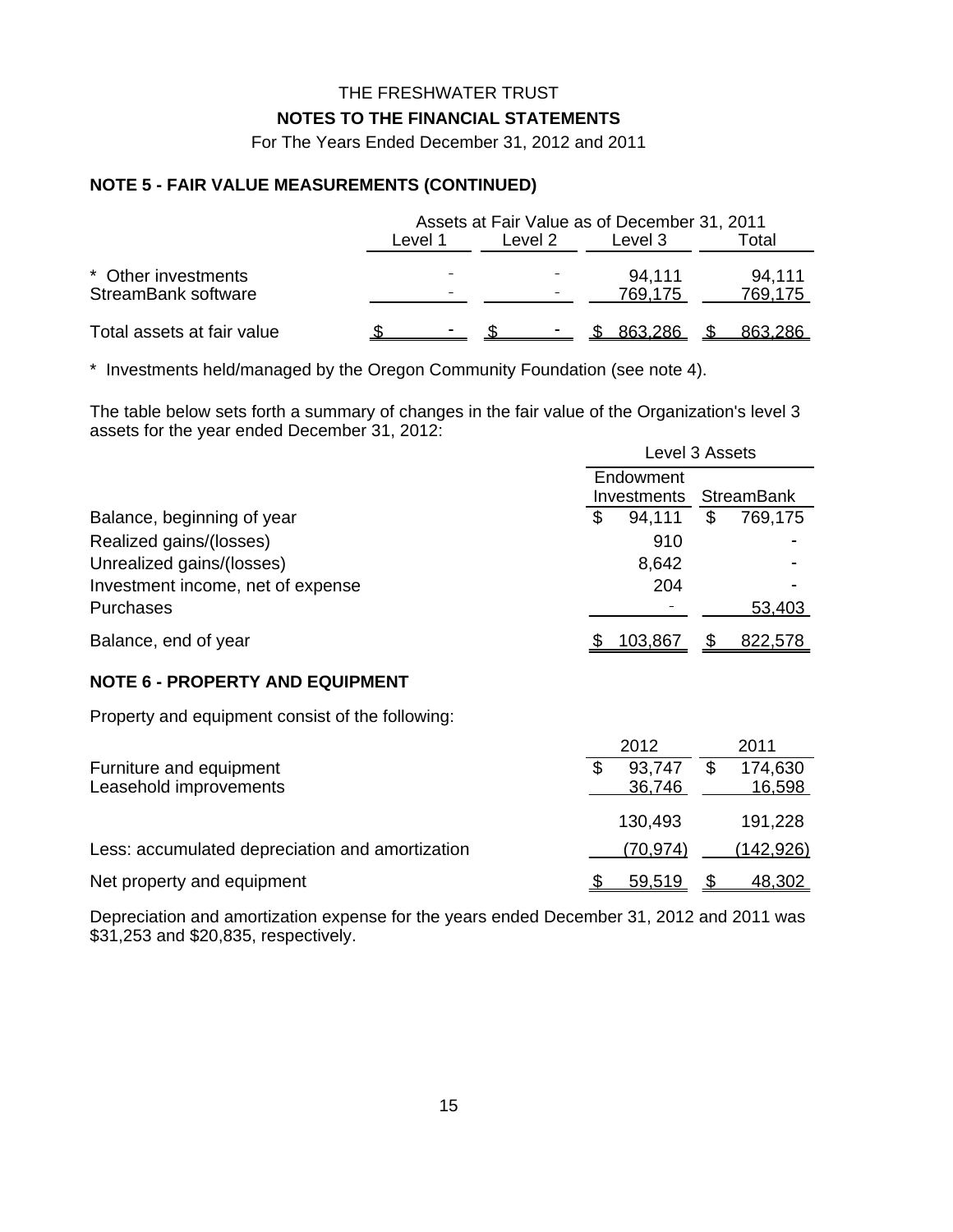For The Years Ended December 31, 2012 and 2011

### **NOTE 7 - LINES OF CREDIT**

On July 29, 2011, the Organization renewed a \$600,000 line of credit with Wells Fargo Bank to support the organization's working capital. Interest is charged at the greater of the bank's prime rate plus 1.5% or the floor rate of 5.0%. As of December 31, 2012 and 2011, the outstanding balance on the line of credit was \$215,216 and \$74,803 respectively.

On June 28, 2012, the Organization signed a \$860,405 non-revolving line of credit agreement with Craft3 to support the organization's water quality trading program. The term of the loan is 16 months with full payout at maturity on or before September 30, 2013. Interest is charged at 6.0%. As of December 31, 2012, the outstanding balance on the line of credit was \$156,955. Loan fees of \$13,360 are being amortized over the term of the loan.

### **NOTE 8 - TEMPORARILY AND PERMANENTLY RESTRICTED NET ASSETS**

Temporarily restricted net assets consist of the following:

|                                                | 2012          |      | 2011    |
|------------------------------------------------|---------------|------|---------|
| Habitat programs                               | \$377,872     | - \$ | 648,539 |
| Education                                      |               |      | 494     |
| <b>Streambank</b>                              |               |      | 32,174  |
| <b>Total Temporarily Restricted Net Assets</b> | $$377,872$ \$ |      | 681,207 |

The Endowment Fund was established for the purpose of providing investment revenues to support wild fish conservation programs in perpetuity. Permanently restricted net assets at December 31, 2012 and 2011, consist of investments held within the Oregon Trout Endowment Fund; which is managed by the Oregon Community Foundation.

### **NOTE 9 - OPERATING LEASE COMMITMENTS**

The Organization leases its office facilities under an operating lease, which commenced on December 1, 2005 and expires on September 30, 2021. The lease contains an annual provision to be paid as additional rent to cover the Organization's proportionate share of certain operating expenses. This lease was modified August 25, 2008 (Amendment I) to include office space on the entire second floor in addition to the existing lease of the third floor. This lease was modified again September 26, 2011 (Amendment II) to extend the lease term by 10 years.

Occupany expense for the years ended December 31, 2012 and 2011 was \$123,532 and \$128,527, respectively.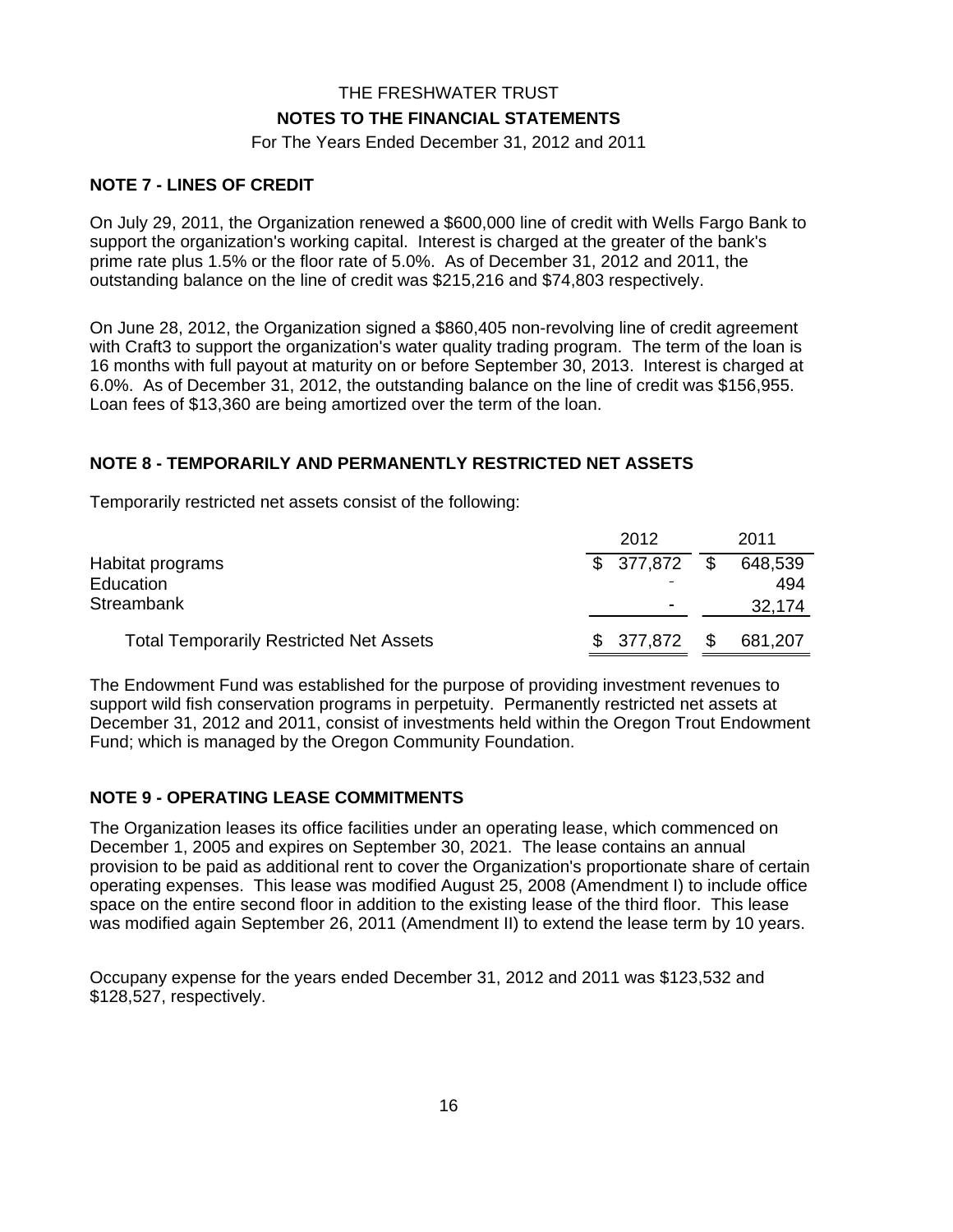For The Years Ended December 31, 2012 and 2011

### **NOTE 9 - OPERATING LEASE COMMITMENTS (CONTINUED)**

In addition, the Organization leases certain office equipment under lease agreements expiring in 2017. Rental expense paid for equipment leases for the years ended December 31, 2012 and 2011 was \$18,104 and \$21,077, respectively.

At December 31, 2012, the approximate minimum rental commitments for the above leases are as follows:

Year Ending December 31,

| 2013                | 141,949     |
|---------------------|-------------|
| 2014                | 145,125     |
| 2015                | 148,064     |
| 2016                | 151,323     |
| 2017 and thereafter | 545,150     |
| Total               | \$1,131,611 |

### **NOTE 10 - RELATED PARTY TRANSACTIONS**

Tony Malmberg, an employee of the Organization, entered into a water rights lease transaction during 2011. The water rights lease transaction was completed before Tony joined the Organization as an employee. The water rights lease was consummated in an arms-length transaction and is comparable to other water rights lease transactions entered into during 2011. As an employee, Tony was one of three candidates who applied for the position and secured the job based on his abilities and skill set. The water rights lease agreement extends through the 2013 irrigation season. All payments and conditions continued to be met according to the terms of the agreement.

### **NOTE 11 - RETIREMENT PLANS**

The Organization provides substantially all full-time and certain part-time employees with a Simplified Employees Pension Plan. The Organization's annual contribution to the plan is equal to 5.0% of the eligible annual compensation of each participant. Contributions by the Organization to the plan totaled \$78,173 and \$51,957 and for the years ended December 31, 2012 and 2011.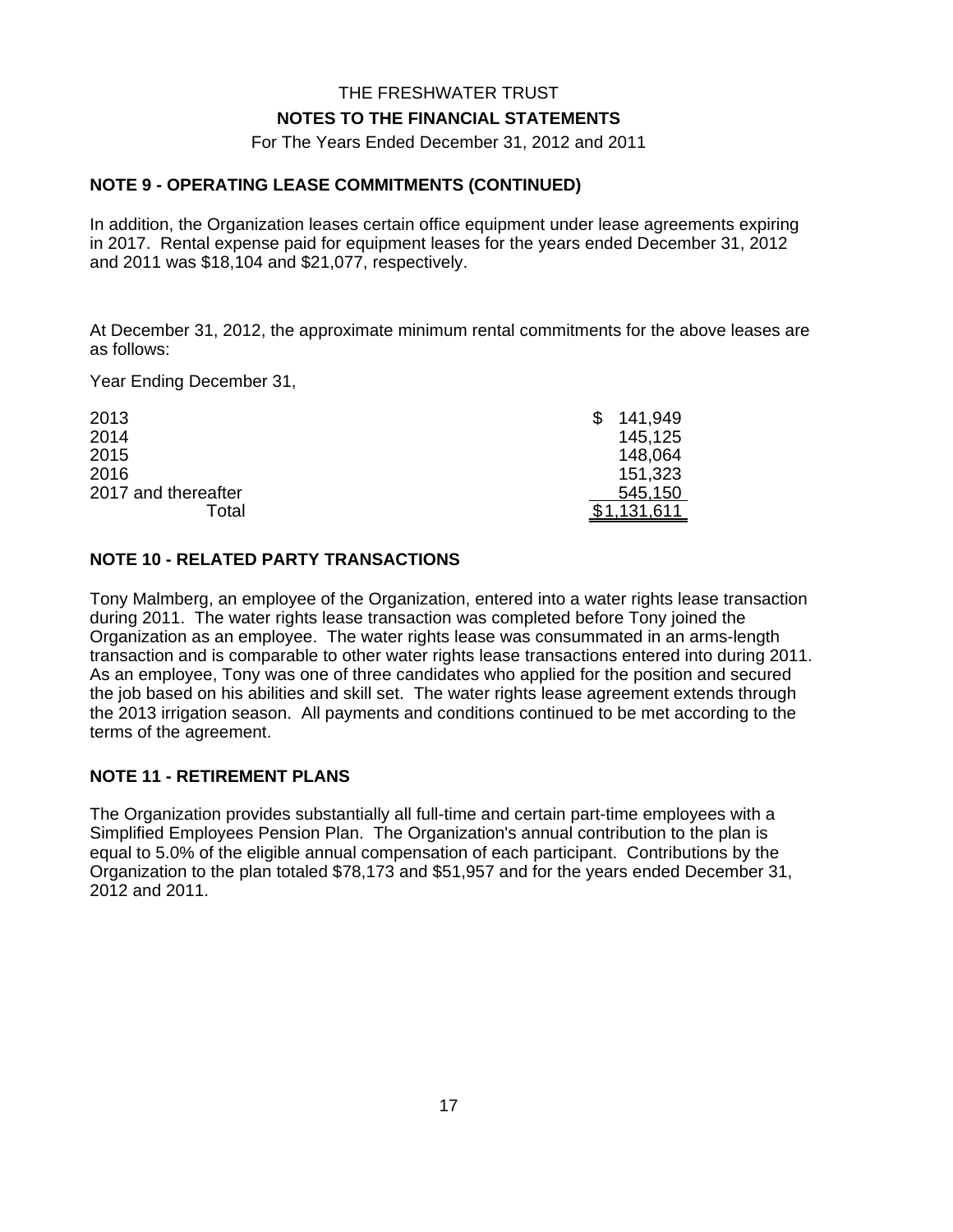For The Years Ended December 31, 2012 and 2011

### **NOTE 12 - IN-KIND CONTRIBUTIONS**

Contributions of donated services that create or enhance nonfinancial assets or that require specialized skill, are provided by individuals possessing those skills, and would typically need to be purchased if not provided by donation, are recorded at their fair values in the period received. Donations of equipment and materials are recorded where there is an objective basis upon which to value these contributions and where the contributions are an essential part of the Organization's activities.

Contributed goods and professional services valued at \$91,991 and \$31,670 are included in unrestricted contributions, specifically for Special Events for the years ending December 31, 2012 and 2011.

Contributed goods and professional services valued at \$539,399 and \$82,208 are included in unrestricted contributions, specifically for the Habitat Program for the years ending December 31, 2012 and 2011.

### **NOTE 13 - WATER RIGHTS**

The Organization has acquired title for partial water right interests among several basins in Oregon to preserve in-stream water flows. The water rights are valued based on their original purchase cost. Annually, the Organization assesses the value of the water right interests held to determine if any permanent impairment of value has occurred. If the value of the water rights is determined to be impaired; the carrying value of the water rights would be reduced to their estimated fair value in the period that the impairment has occurred. For the years ended December 31, 2012 and 2011, the Organization has not recognized any impairment losses on the value these water rights.

### **NOTE 14 - WATER LEASE COMMITMENTS**

The Organization has entered into multiple water rights lease agreements with participating landowners in Oregon with terms ranging from one to four years. Each water right lease agreement is conditioned upon the Organization receiving annual funding from the Columbia Basin Water Transaction Program. In the event that funding is not made available the water right lease terminates and the parties are released from their obligations.

During the year ended December 31, 2012, certain water rights lease agreements were paid two to five years in advance. There are contractual remedies that the Organization can pursue in the event of default by the landowner, which can include repayment of funds received.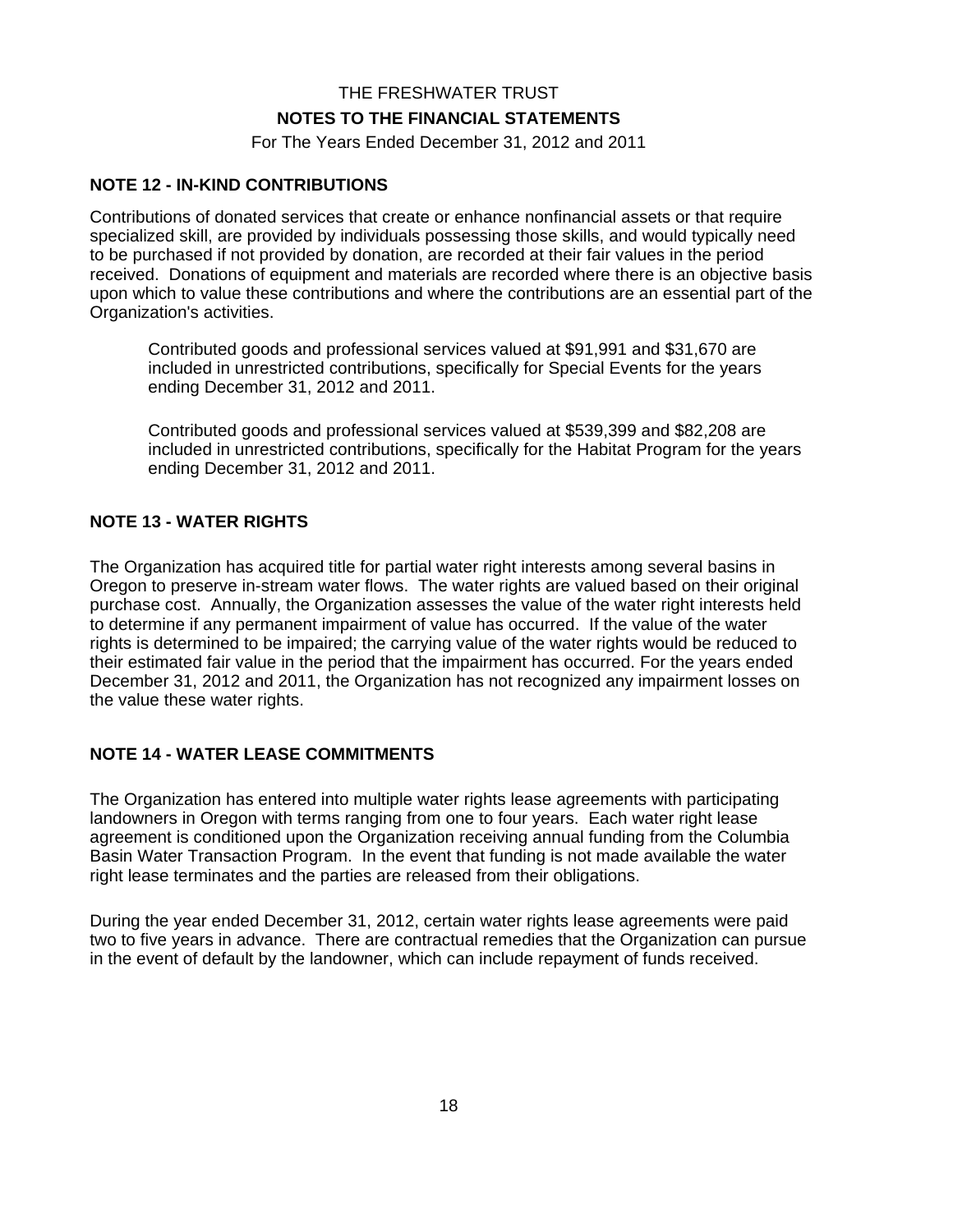For The Years Ended December 31, 2012 and 2011

### **NOTE 14 - WATER LEASE COMMITMENTS (CONTINUED)**

At December 31, 2012. the approximate minimum commitments for the above leases are as follows:

Year Ending December 31:

| 2013  | 183,963<br>\$ |
|-------|---------------|
| 2014  | 172,882       |
| 2015  | 8,883         |
| Total | 365,728       |

### **NOTE 15 - ENDOWMENT**

The Organization's endowment consists of one fund established for a variety of purposes. Its endowment includes funds both donor-restricted endowment funds and funds designated by the Board of Directors to function as endowments. As required by GAAP, net assets associated with endowment funds, including funds designated by the Board of Directors to function as endowments, are classified and reported based on the existence or absence of donor-imposed restrictions.

The Board of Directors of The Freshwater Trust has interpreted the Uniform Prudent Management of Institutional Funds Act (UPMIFA) as requiring the preservation of the fair value of the original gift as of the gift date and the donor-restricted funds absent explicit donor stipulations to the contrary. As a result of this interpretation, the Organization classifies as permanently restricted net assets (a) the original gifts donated to the permanent endowment, (b) the original value of subsequent gifts to the permanent endowment, and (c) accumulations to the permanent endowment made in accordance with the direction of the applicable donor gift instrument at the time the accumulation is added to the fund. The remaining portion of the donor-restricted endowment fund that is not classified as permanently restricted net assets is classified as temporarily restricted net assets until those amounts are appropriated for expenditure by the Organization in a manner consistent with the standard of prudence prescribed by UPMIFA. In accordance with UPMIFA, the Organization considers the following factors in making a determination to appropriate or accumulate donor-restricted endowment funds:

- (1) The duration and preservation of the fund
- (2) The purposes of the Organization and the donor-restricted endowment fund
- (3) General economic conditions
- (4) The possible effect of inflation and deflation
- (5) The expected total return from income and the appreciation of investments
- (6) Other resources of the Organization
- (7) The investment policies of the Organization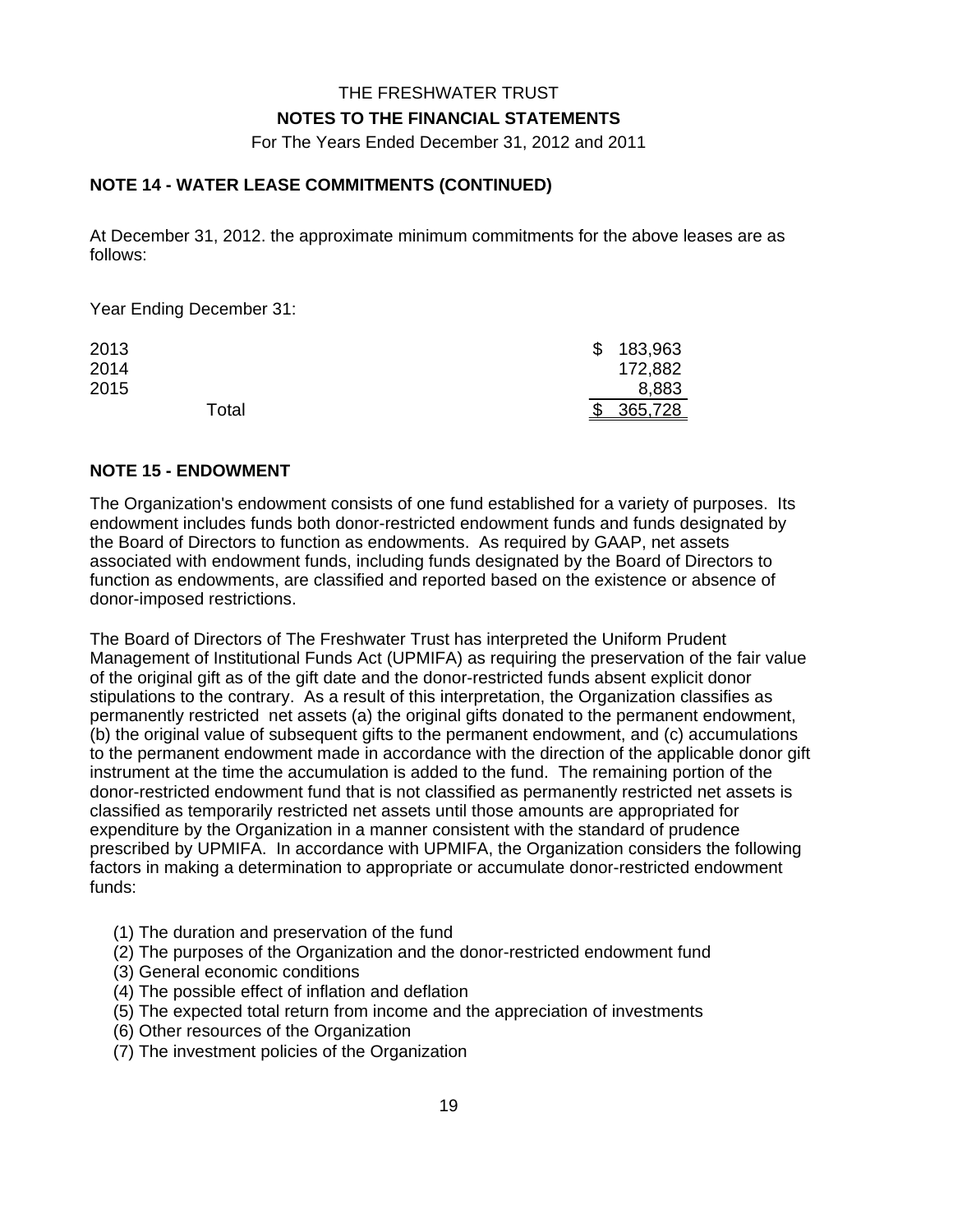For The Years Ended December 31, 2012 and 2011

### **NOTE 15 - ENDOWMENT (CONTINUED)**

Endowment Net Asset Composition by Type of Fund as of December 31, 2012

|                                 | Unrestricted | Restricted               | Temporarily Permanently<br>Restricted | Total   |
|---------------------------------|--------------|--------------------------|---------------------------------------|---------|
| Board-designated endowment fund | 16,484       | $\overline{\phantom{a}}$ | 87,383                                | 103,867 |
| Total assets at fair value      | 16.484       | $\alpha$                 | 87.383                                | 103.867 |

Endowment Net Asset Composition by Type of Fund as of December 31, 2011

|                                 | Unrestricted | Restricted |                          | Temporarily Permanently<br>Restricted | Total  |
|---------------------------------|--------------|------------|--------------------------|---------------------------------------|--------|
| Board-designated endowment fund | 15,021       |            | $\overline{\phantom{a}}$ | 79.090                                | 94,111 |
| Total assets at fair value      | 15 021       |            |                          | 79.090                                | 94 111 |

Changes in Endowment Net Assets for the year ended December 31, 2012

|                                                             | Unrestricted | Temporarily<br>Restricted | Permanently<br>Restricted | Total           |
|-------------------------------------------------------------|--------------|---------------------------|---------------------------|-----------------|
| Endowment net assets,<br>beginning of year                  | \$<br>15,021 |                           | 79,090                    | \$<br>94,111    |
| Investment return:<br>Investment income<br>Net appreciation | 31           |                           | 173                       | 204             |
| (realized and unrealized)                                   | 1,432        |                           | 8,120                     | 9,552           |
| Endowment net assets,<br>end of year                        | 16.484       |                           | 87.383                    | <u> 103.867</u> |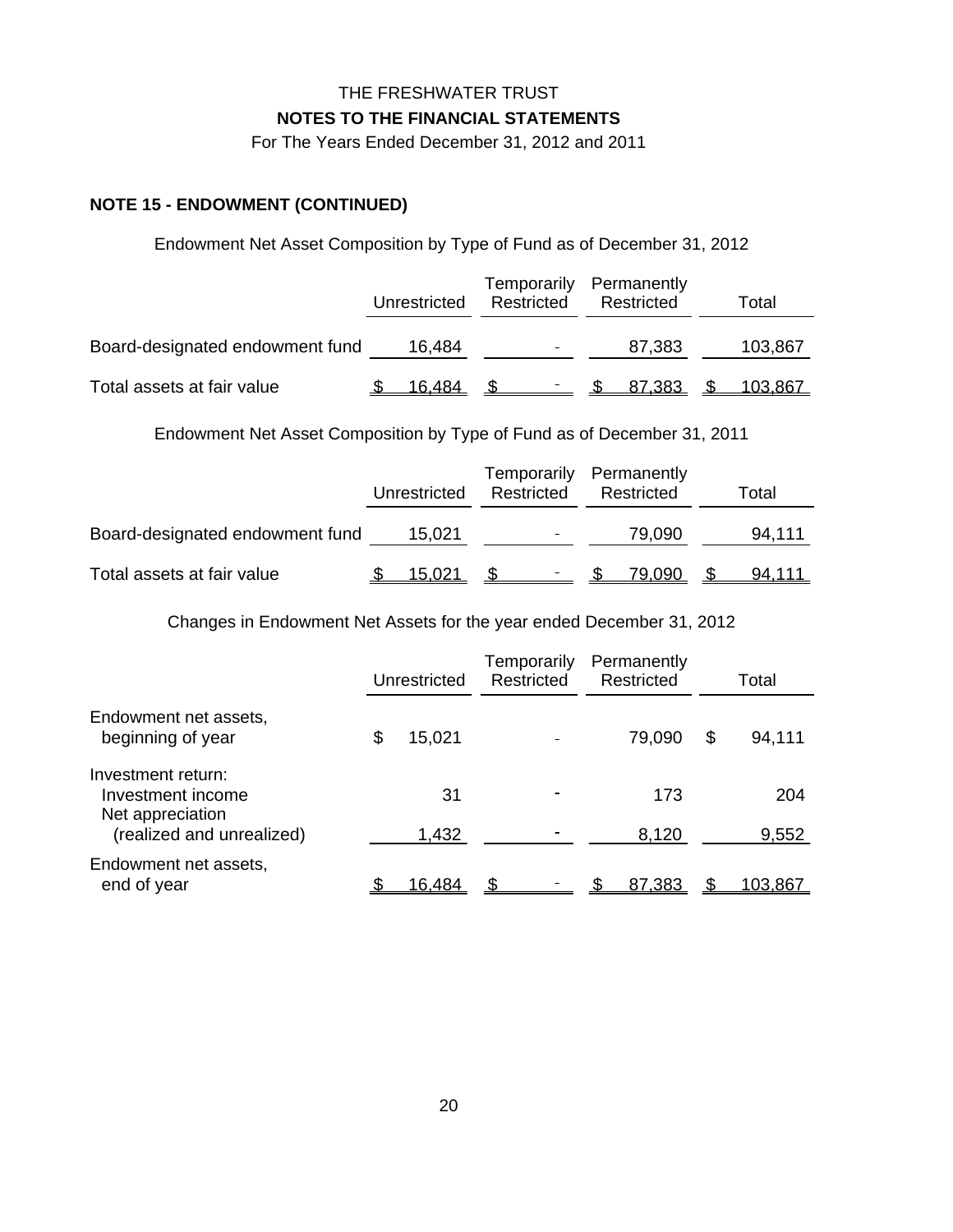For The Years Ended December 31, 2012 and 2011

## **NOTE 16 - RECLASSIFICATIONS**

Certain prior year amounts have been reclassified to conform to the current year presentation.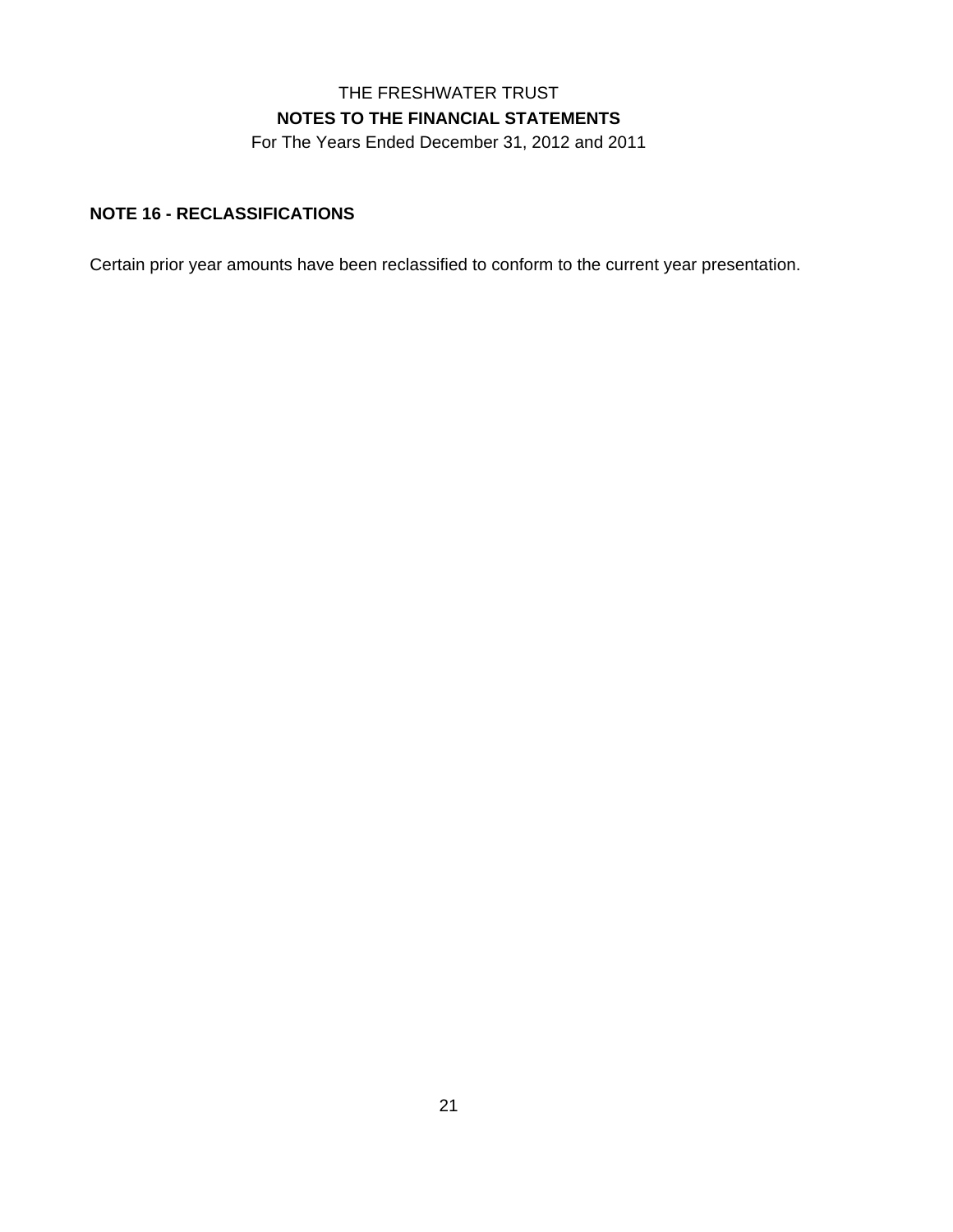## THE FRESHWATER TRUST**Schedule of Expenditures of Federal Awards** Year ended December 31, 2012

| <b>Federal Agency</b>                              | Pass<br><b>Through</b><br><b>Agency</b> | <b>Federal Program Title</b>                      | <b>CFDA</b><br><b>Number</b> | <b>Grant Identification</b><br><b>Number</b> | <b>Expenditures</b> |
|----------------------------------------------------|-----------------------------------------|---------------------------------------------------|------------------------------|----------------------------------------------|---------------------|
| National Fish & Wildlife Foundation                | <b>CBWTP</b>                            | Flow Restoration in the Columbia Basin            | 00029462                     | 2011-0016-008                                | \$<br>125,941       |
| National Fish & Wildlife Foundation                | <b>CBWTP</b>                            | Flow Restoration in the Umatilla Basin            | 00029462                     | 2011-0016-010                                | 96,450              |
| National Fish & Wildlife Foundation                | <b>CBWTP</b>                            | Flow Restoration in the Columbia Basin            | 00029462                     | 0201.12.033738                               | 34,017              |
| National Fish & Wildlife Foundation                | <b>CBWTP</b>                            | Flow Restoration in the Umatilla Basin            | 00029462                     | 0201.12.033740                               | 22.755              |
| National Fish & Wildlife Foundation                | <b>CBWTP</b>                            | <b>Water Lease Payments</b>                       | 00029462                     | 9922.11.030335                               | 337,151             |
| National Fish & Wildlife Foundation                | <b>CBWTP</b>                            | <b>Water Lease Payments</b>                       | 00029462                     | 0201.11.030340                               | 118,840             |
| <b>Total National Fish and Wildlife Foundation</b> |                                         |                                                   |                              |                                              | 735,154             |
| National Fish & Wildlife Foundation                |                                         | Bring Back the Natives - Rudio                    | 15.231                       | 2010-0055-003                                | 31,472              |
| National Fish & Wildlife Foundation                |                                         | OR Governors Fund - Rudio                         | 15.231                       | 8009.06.02593/25933                          | 38,001              |
| <b>Total National Fish and Wildlife Foundation</b> |                                         |                                                   |                              |                                              | 69,473              |
| Bureau of Land Management                          |                                         | Salmon River Habitat Restoration                  | 15.234                       | L11AC20158                                   | 91,470              |
| Total Bureau of Land Management                    |                                         |                                                   |                              |                                              | 91,470              |
| EcoTrust                                           |                                         | <b>NOAA/USFS Salmon River Habitat Restoration</b> | N/A                          | 1210-E-OR-NFB                                | 51,889              |
| EcoTrust                                           |                                         | NOAA/USFS Rudio Creek Habitat Restoration         | N/A                          | FT RCR 0310                                  | 52,829              |
| <b>Total EcoTrust</b>                              |                                         |                                                   |                              |                                              | 104,718             |
| <b>NOAA</b>                                        | <b>NACo</b>                             | <b>Rudio Creek Restoration</b>                    | 11.463                       | DOC.749.2010-24-328                          | 46,848              |
| <b>Total NOAA</b>                                  |                                         |                                                   |                              |                                              | 46,848              |
| The Nature Conservancy                             | <b>NOAA</b>                             | Salmon River Habitat Restoration                  | N/A                          | GMT-TFT-070111                               | 8,699               |
| <b>Total The Nature Conservancy</b>                |                                         |                                                   |                              |                                              | 8,699               |

See accompanying notes and accountant's report.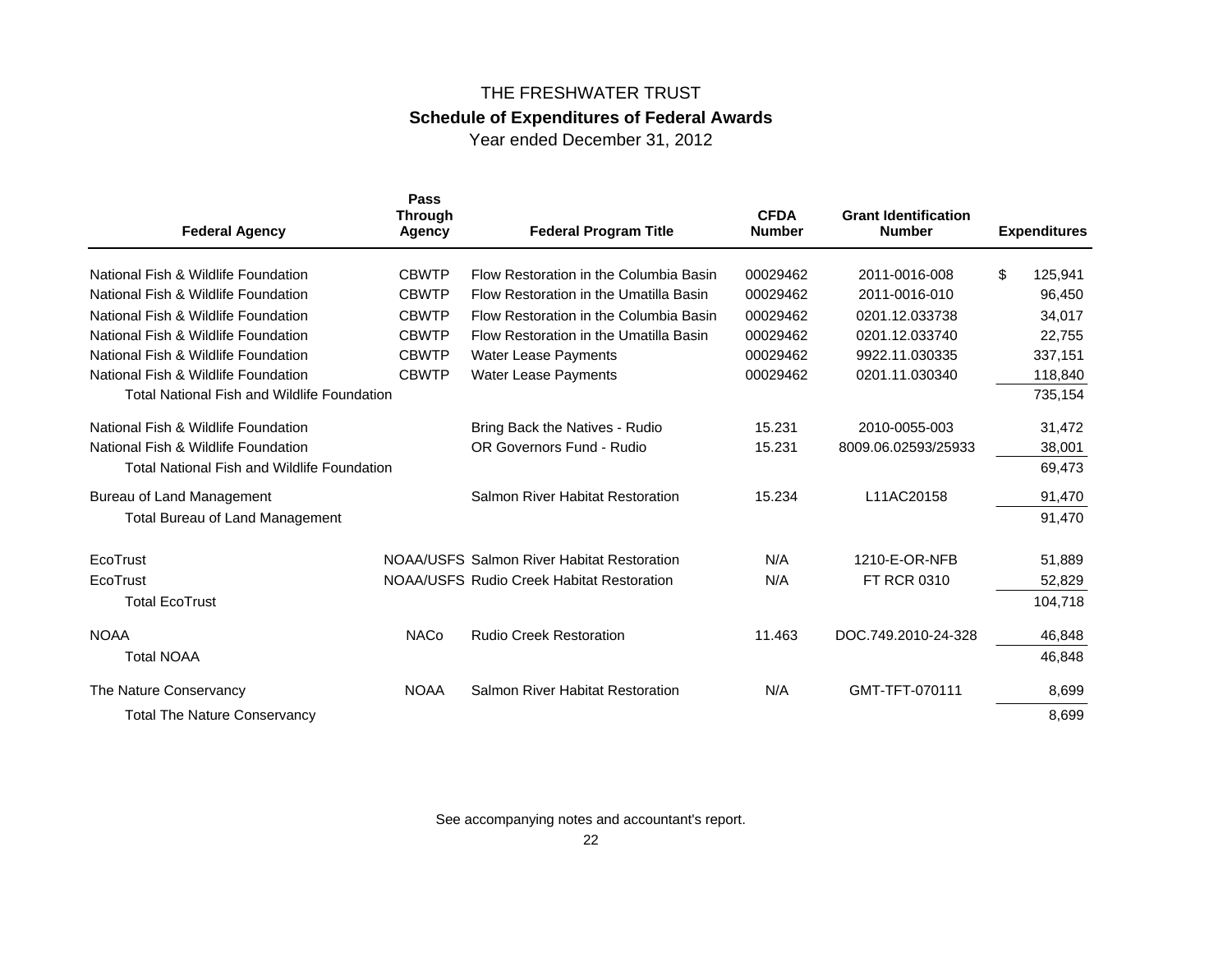## THE FRESHWATER TRUST**Schedule of Expenditures of Federal Awards** Year ended December 31, 2012

| <b>Federal Agency</b>                                                                           | Pass<br><b>Through</b><br>Agency | <b>Federal Program Title</b>                                                                           | <b>CFDA</b><br><b>Number</b> | <b>Grant Identification</b><br><b>Number</b>                   | <b>Expenditures</b>                   |
|-------------------------------------------------------------------------------------------------|----------------------------------|--------------------------------------------------------------------------------------------------------|------------------------------|----------------------------------------------------------------|---------------------------------------|
| National Resources Conservation Service<br><b>Total National Resources Conservation Service</b> |                                  | NW Environmental Markets Initiative                                                                    | 10.912                       | 69-3A75-11-181                                                 | 459,133<br>459,133                    |
| U.S. Forest Service<br>U.S. Forest Service<br>U.S. Forest Service<br>Total U.S. Forest Service  |                                  | Middle Fork John Day Restoration<br><b>Rudio Creek Restoration</b><br>Salmon River Habitat Restoration | 10.692<br>10.692<br>10.692   | 12-PA-11060400-010<br>11-DG-11060400-005<br>11-DS-11060600-015 | 20,000<br>70.532<br>38,775<br>129,307 |
| <b>Total Expenditures Federal Awards</b>                                                        |                                  |                                                                                                        |                              |                                                                | \$<br>1.644.802                       |

See accompanying notes and accountant's report.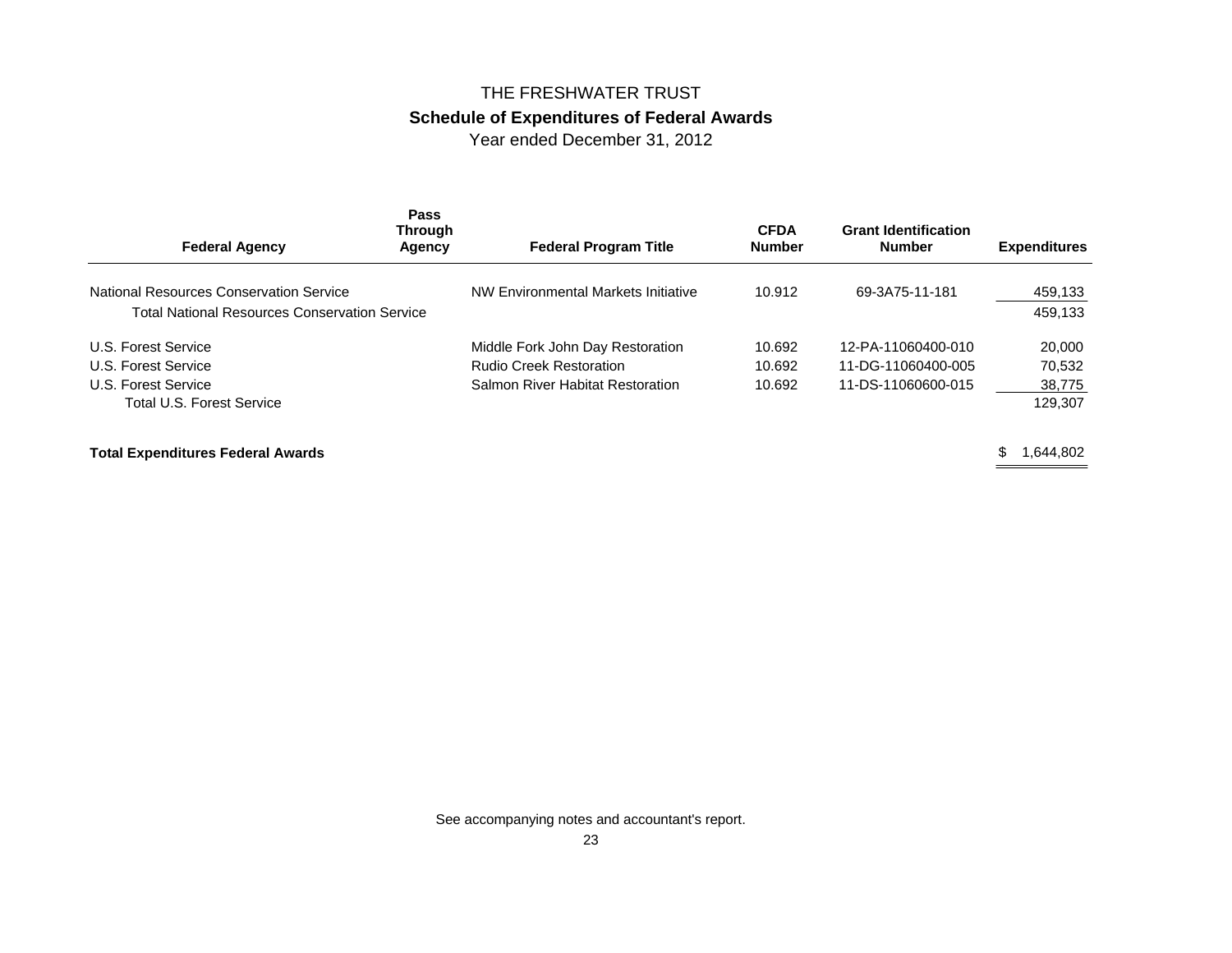### **NOTE 1 - BASIS OF PRESENTATION**

The accompanying schedule of expenditures of federal awards includes the federal grant activity of The Freshwater Trust and is presented on the accrual basis of accounting. The information in this schedule is presented in accordance with the requirements of OMB Circular A-133, *Audits of States, Local Governments and Non-profit Organizations.*

| Total expenditures of federal awards<br>Non federal expenditures | 1,644,802<br>4,503,919 |
|------------------------------------------------------------------|------------------------|
| Total expenses per Statement of Activities                       | <u>6.148.721</u>       |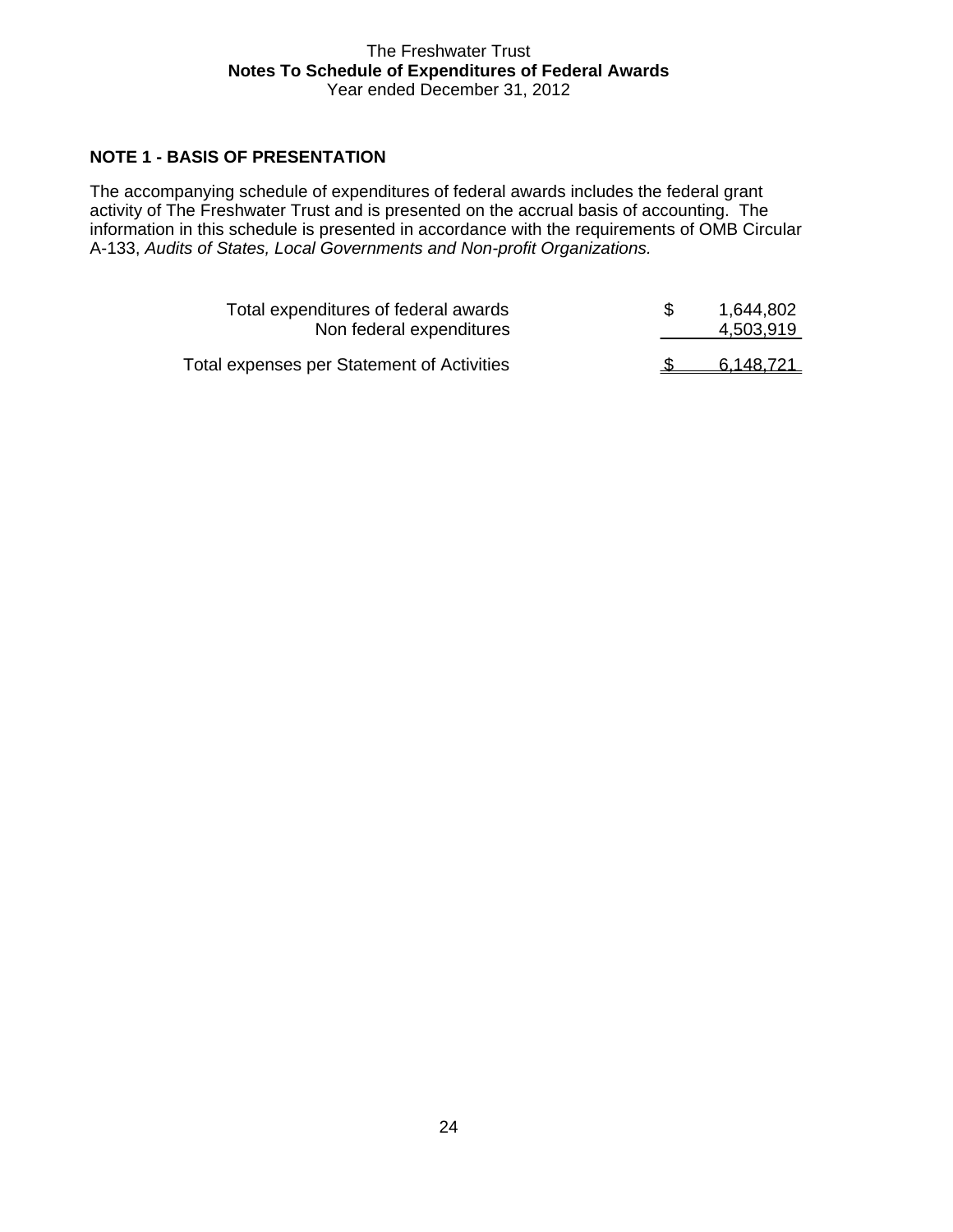

### **INDEPENDENT AUDITOR'S REPORT ON INTERNAL CONTROL OVER FINANCIAL REPORTING AND ON COMPLIANCE AND OTHER MATTERS BASED ON AN AUDIT OF FINANCIAL STATEMENTS PERFORMED IN ACCORDANCE WITH** *GOVERNMENT AUDITING STANDARDS*

### **To the Board of Directors of**

The Freshwater Trust

We have audited, in accordance with the auditing standards generally accepted in the United States of America and the standards applicable to financial audits contained in *Government Auditng Standards* issued by the Comptroller General of the United States, the financial statements of The Freshwater Trust (a nonprofit organization), which comprise the statement of financial position as of December 31, 2012, and the related statements of activities, and cash flows for the year then ended, and the related notes to the financial statements, and have issued our report thereon dated May 16, 2013.

### **Internal Control Over Financial Reporting**

In planning and performing our audit of the financial statements, we considered The Freshwater Trust's internal control over financial reporting (internal control) to determine the audit procedures that are appropriate in the circumstances for the purpose of expressing our opinion on the financial statements, but not for the purpose of expressing an opinion on the effectiveness of The Freshwater Trust's internal control. Accordingly, we do not express an opinion on the effectiveness of the The Freshwater Trust's internal control.

A *deficiency in internal control* exists when the design or operation of a control does not allow management or employees, in the normal course of performing their assigned functions, to prevent, or detect and correct, misstatements on a timely basis. A *material weakness* is a deficiency, or a combination of deficiencies, in internal control such that there is a reasonable possibility that a material misstatement of the entity's financial statements will not be prevented, or detected and corrected on a timely basis. A *significant deficiency* is a deficiency, or a combination of deficiencies, in internal control that is less severe than a material weakness, yet important enough to merit attention by those charged with governance. Our consideration of internal control over financial reporting was for the limited purpose described in the first paragraph of this section and was not designed to identify all deficiencies in internal control that might be material weaknesses or significant deficiencies and therefore, material weaknesses or significant deficiencies may exist that were not identified. Given these limitations, during our audit we did not identify any deficiencies in internal control that we consider to be material weaknesses. However, material weaknesses may exist that have not been identified.

**PRIOR + HART, LLC** Certified Public Accountants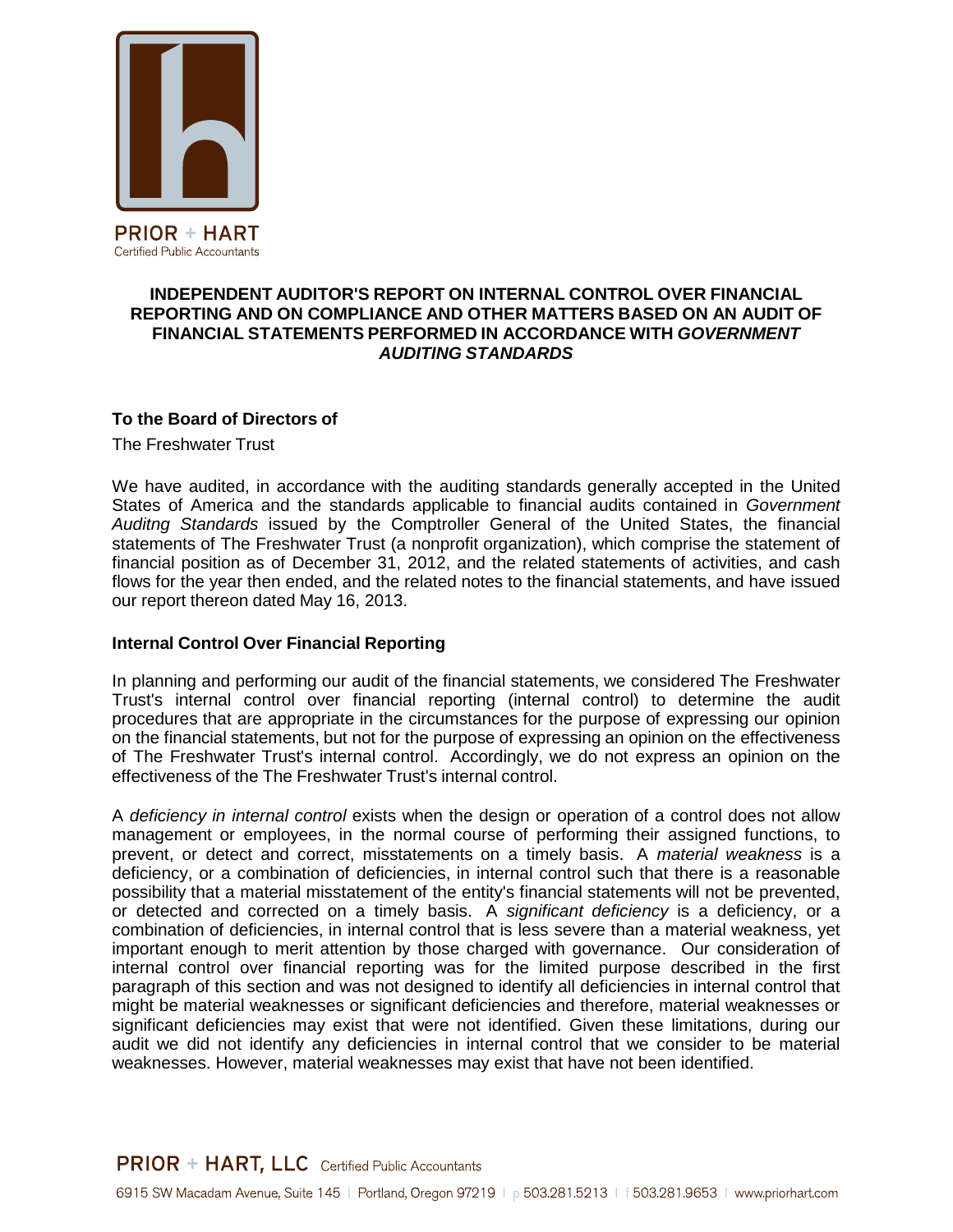### **Compliance and Other Matters**

As part of obtaining reasonable assurance about whether The Freshwater Trust's financial statements are free from material misstatement, we performed tests of its compliance with certain provisions of laws, regulations, contracts, and grant agreements, noncompliance with which could have a direct and material effect on the determination of financial statement amounts. However, providing an opinion on compliance with those provisions was not an objective of our audit, and accordingly, we do not express such an opinion. The results of our tests disclosed no instances of noncompliance or other matters that are required to be reported under *Government Auditing Standards.*

#### **Purpose of this Report**

The purpose of this report is to describe the scope of our testing of internal control and compliance and the result of that testing, and not to provide an opinion on the effectiveness of the entity's internal control or on compliance. This report is an integral part of an audit performed in accordance with *Government Auditing Standards* in considering the entity's internal control and compliance. Accordingly, the communication is not suitable for any other purpose.

PRIOR + HART, LLC

Certified Public Accountants

May 16, 2013 Portland, Oregon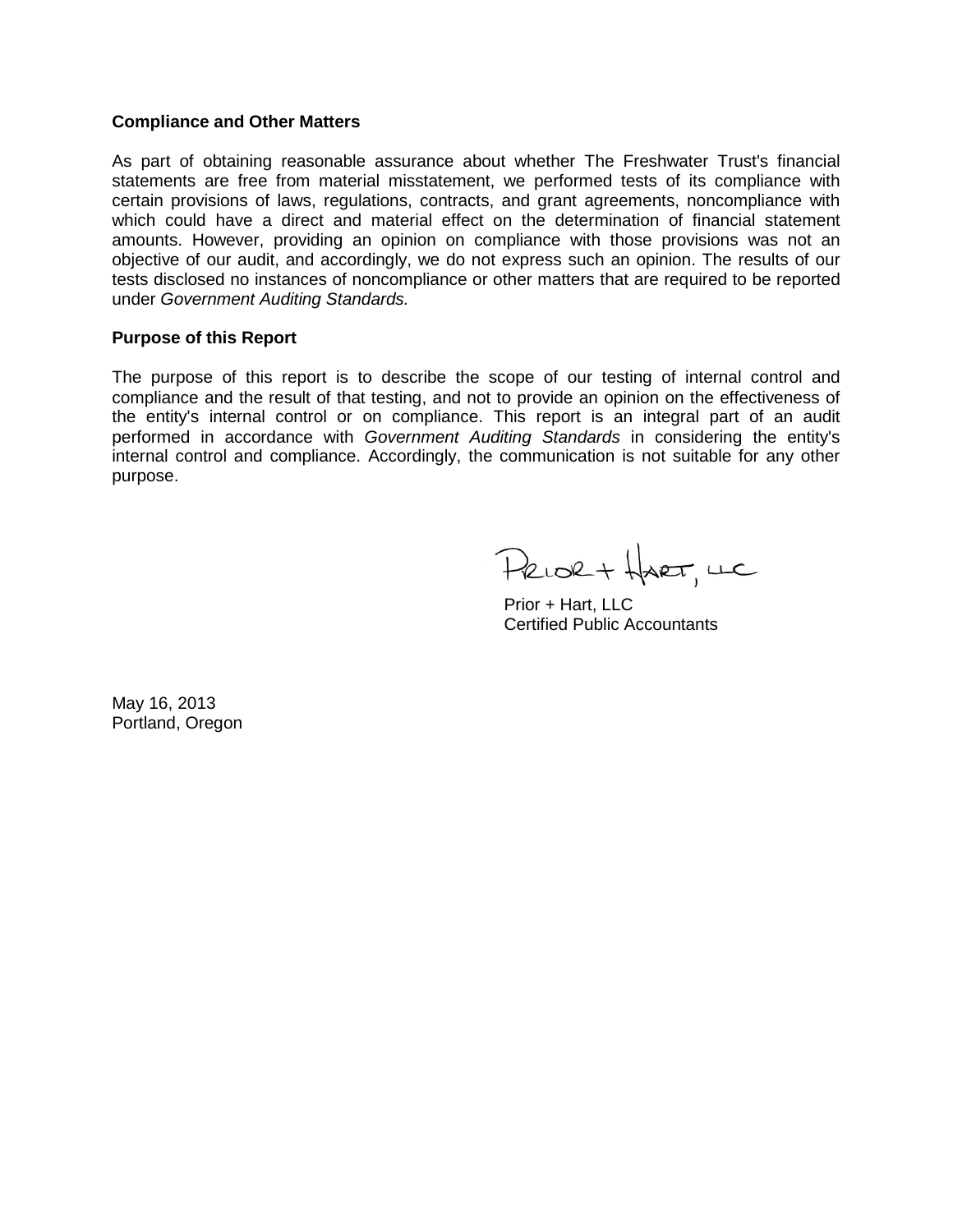

### **INDEPENDENT AUDITOR'S REPORT ON COMPLIANCE FOR EACH MAJOR PROGRAM AND ON INTERNAL CONTROL OVER COMPLIANCE REQUIRED BY OMB CIRCULAR A-133**

### **To the Board of Directors of**

The Freshwater Trust

### **Report on Compliance for Each Major Federal Program**

We have audited The Freshwater Trust's compliance with the types of compliance requirements described in the *OMB Circular A-133 Compliance Supplement* that could have a direct and material effect on each of The Freshwater Trust's major federal programs for the year ended December 31, 2012. The Freshwater Trust's major federal programs are identified in the summary of auditor's results section of the accompanying schedule of findings and questioned costs.

#### **Management's Responsibility**

Management is responsible for compliance with the requirements of laws, regulations, contracts, and grants applicable to its federal programs.

### **Auditor's Responsibility**

Our responsibility is to express an opinion on compliance for each of The Freshwater Trust's major federal programs based on our audit of the types of compliance requirements referred to above. We conducted our audit of compliance in accordance with auditing standards generally accepted in the United States of America; the standards applicable to financial audits contained in *Government Auditing Standards*, issued by the Comptroller General of the United States; and OMB Circular A-133, *Audits of States, Local Governments, and Non-Profit Organizations.* Those standards and OMB Circular A-133 require that we plan and perform the audit to obtain reasonable assurance about whether noncompliance with the types of compliance requirements referred to above that could have a direct and material effect on a major federal program occurred. An audit includes examining, on a test basis, evidence about The Freshwater Trust's compliance with those requirements and performing such other procedures as we considered necessary in the circumstances.

We believe that our audit provides a reasonable basis for our opinion on compliance for each major federal program. However, our audit does not provide a legal determination of The Freshwater Trust's compliance.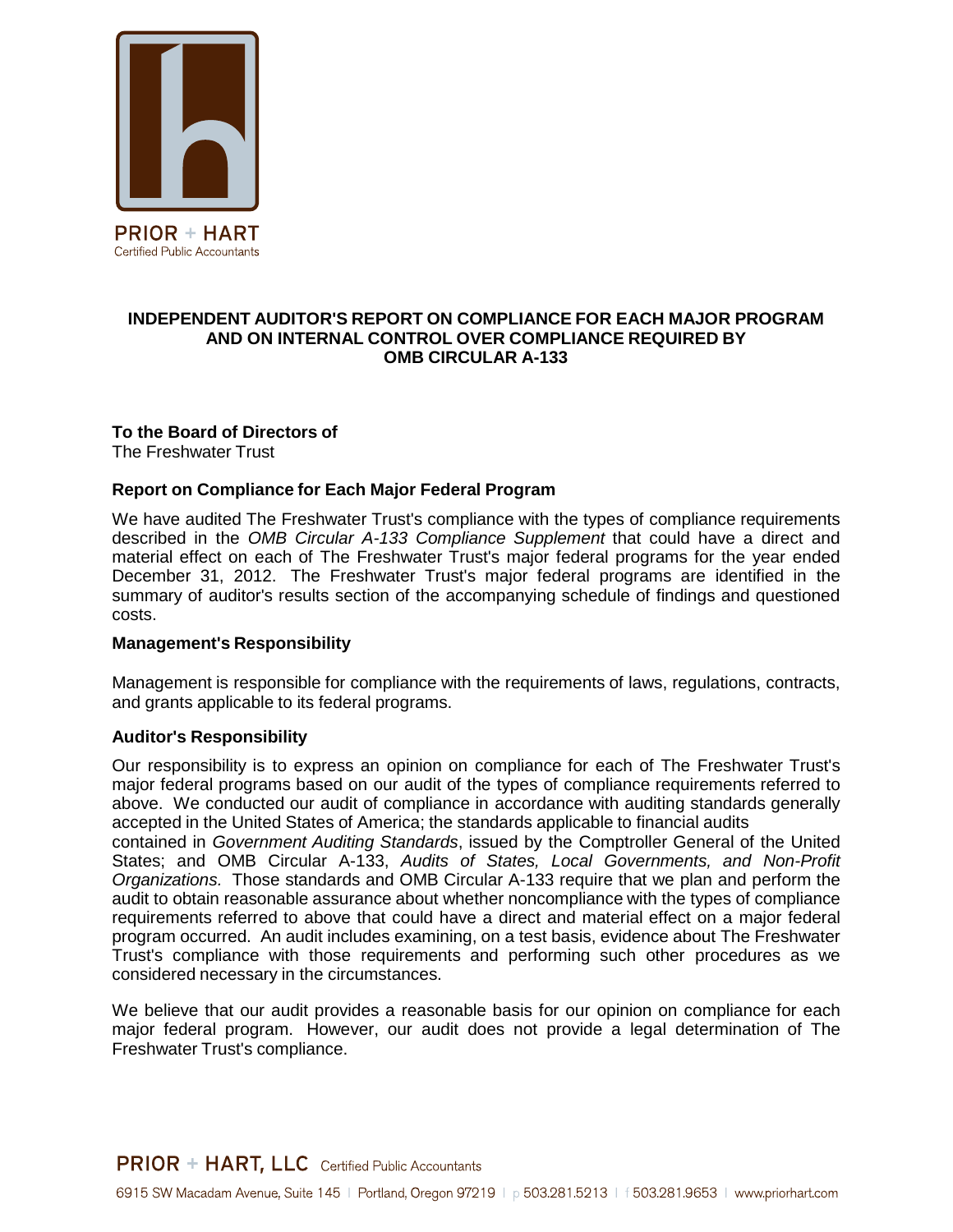### **Opinion of Each Major Federal Program**

In our opinion, The Freshwater Trust complied, in all material respects, with the types of compliance requirements referred to above that could have a direct and material effect on each of its major federal programs for the year ended December 31, 2012.

### **Report on Internal Control over Compliance**

Management of The Freshwater Trust is responsible for establishing and maintaining effective internal control over compliance with the types of compliance requirements referred to above. In planning and performing our audit of compliance, we considered The Freshwater Trust's internal control over compliance with the types of requirements that could have a direct and material effect on each major federal program in order to determine the auditing procedures that are appropriate in the circumstances for the purpose of expressing our opinion on compliance for each major federal program and to test and report on internal control over compliance in accordance with OMB Circular A-133, but not for the purpose of expressing an opinion on the effectiveness of internal control over compliance. Accordingly, we do not express an opinion on the effectiveness of The Freshwater Trust's internal control over compliance.

A *deficiency in internal control over compliance* exists when the design or operation of a control over compliance does not allow management or employees, in the normal course of performing their assigned functions, to prevent, or detect and correct, noncompliance with a type of compliance requirement of a federal program on a timely basis. A *material weakness in internal control over compliance* is a deficiency, or combination of deficiencies, in internal control over compliance, such that there is a reasonable possibility that material noncompliance with a type of compliance requirement of a federal program will not be prevented, or detected and corrected, on a timely basis. A *significant deficiency in internal control over compliance* is a deficiency, or a combination of deficiencies, in internal control

over compliance with a type of compliance requirement of a federal program that is less severe than a material weakness in internal control over compliance, yet important enough to merit attention by those charged with governance.

Our consideration of internal control over compliance was for the limited purpose described in the first paragraph of this section and was not designed to identify all deficiencies in internal control over compliance that might be material weaknesses or significant deficiencies. We did not identify any deficiencies in internal control over compliance that we consider to be material weaknesses. However, material weaknesses may exist that have not been identified.

The purpose of this report on internal control over compliance is solely to describe the scope of our testing of internal control over compliance and the results of that testing based on the requirements of OMB Circular A-133. Accordingly, this report is not suitable for any other purpose.

PRIOR + HART, LLC<br>Prior + Hart, LLC

Certified Public Accountants

May 16, 2013 Portland, Oregon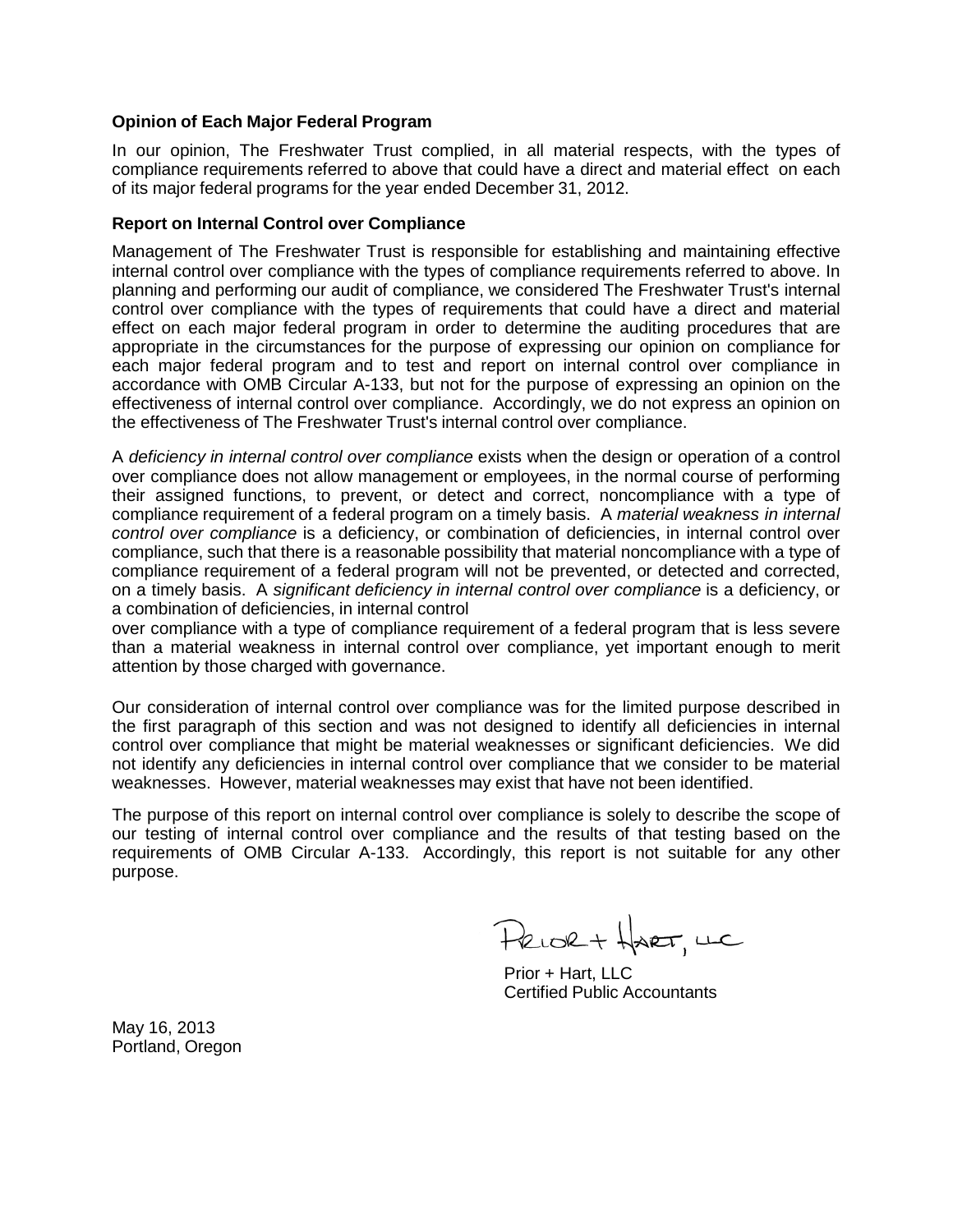# The Freshwater Trust **Schedule of Findings and Questioned Costs**

Year ended December 31, 2012

## **Section I - Summary of Auditor's Results**

### *Financial Statements*

| Type of auditors' report issued:                                                                                           | unqualified                                                                                                                                                   |                        |  |  |
|----------------------------------------------------------------------------------------------------------------------------|---------------------------------------------------------------------------------------------------------------------------------------------------------------|------------------------|--|--|
| Internal control over financial reporting:<br>* Material weaknesses identified?                                            | yes                                                                                                                                                           | X<br>no                |  |  |
| Significant deficiencies identified not<br>considered to be material weaknesses?                                           | yes                                                                                                                                                           | X<br>no                |  |  |
| Noncompliance material to financial<br>statements noted?                                                                   | yes                                                                                                                                                           | X<br>no                |  |  |
| <b>Federal Awards</b>                                                                                                      |                                                                                                                                                               |                        |  |  |
| Internal control over major programs:                                                                                      |                                                                                                                                                               |                        |  |  |
| * Material weaknesses identified?                                                                                          | yes                                                                                                                                                           | X<br>no                |  |  |
| * Significant deficiencies identified not<br>considered to be material weaknesses?                                         | yes                                                                                                                                                           | X<br>none<br>reported  |  |  |
| Type of auditors' report issued on compliance<br>for major programs:                                                       | unqualified                                                                                                                                                   |                        |  |  |
| Any audit findings disclosed that are required<br>to be reported in accordance with OMB<br>Circular A-133, Section 510(a)? | yes                                                                                                                                                           | X<br>no                |  |  |
| Identification of major programs:                                                                                          |                                                                                                                                                               |                        |  |  |
| <b>CFDA Number</b>                                                                                                         |                                                                                                                                                               | <b>Federal Program</b> |  |  |
| 00029462<br>00029462<br>00029462<br>10.912                                                                                 | <b>Water Transaction Instream Flow</b><br>Flow Restoration in the Umatilla Basin<br><b>Water Lease Payments</b><br><b>NW Environmental Markets Initiative</b> |                        |  |  |
| Dollar threshold used to distinguish between<br>Type A and Type B programs:                                                | \$300,000                                                                                                                                                     |                        |  |  |
| Auditee qualifies as low-risk auditee:                                                                                     | X<br>yes                                                                                                                                                      | no                     |  |  |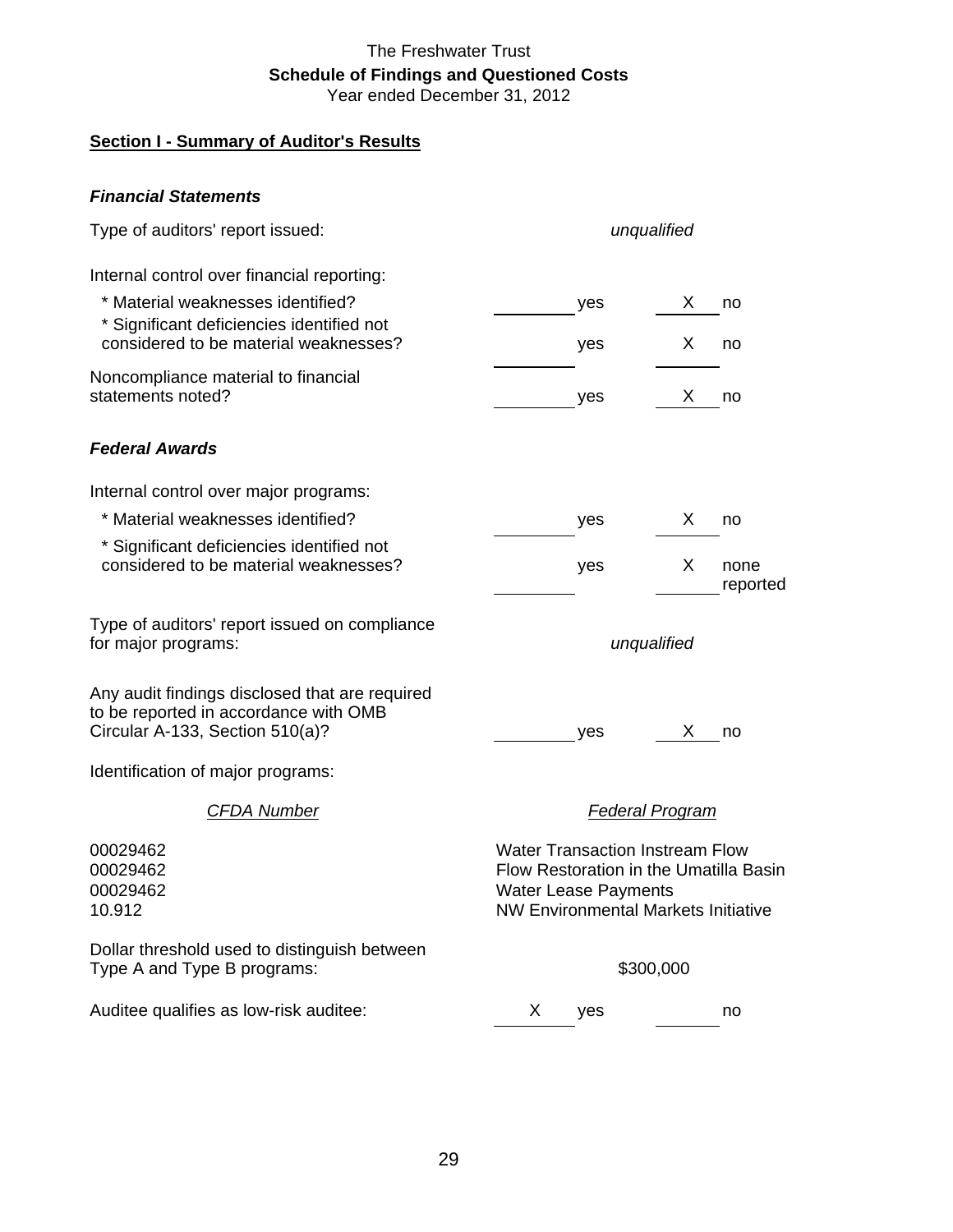## The Freshwater Trust **Schedule of Findings and Questioned Costs** Year ended December 31, 2012

## **Section II - Financial Statement Findings**

None.